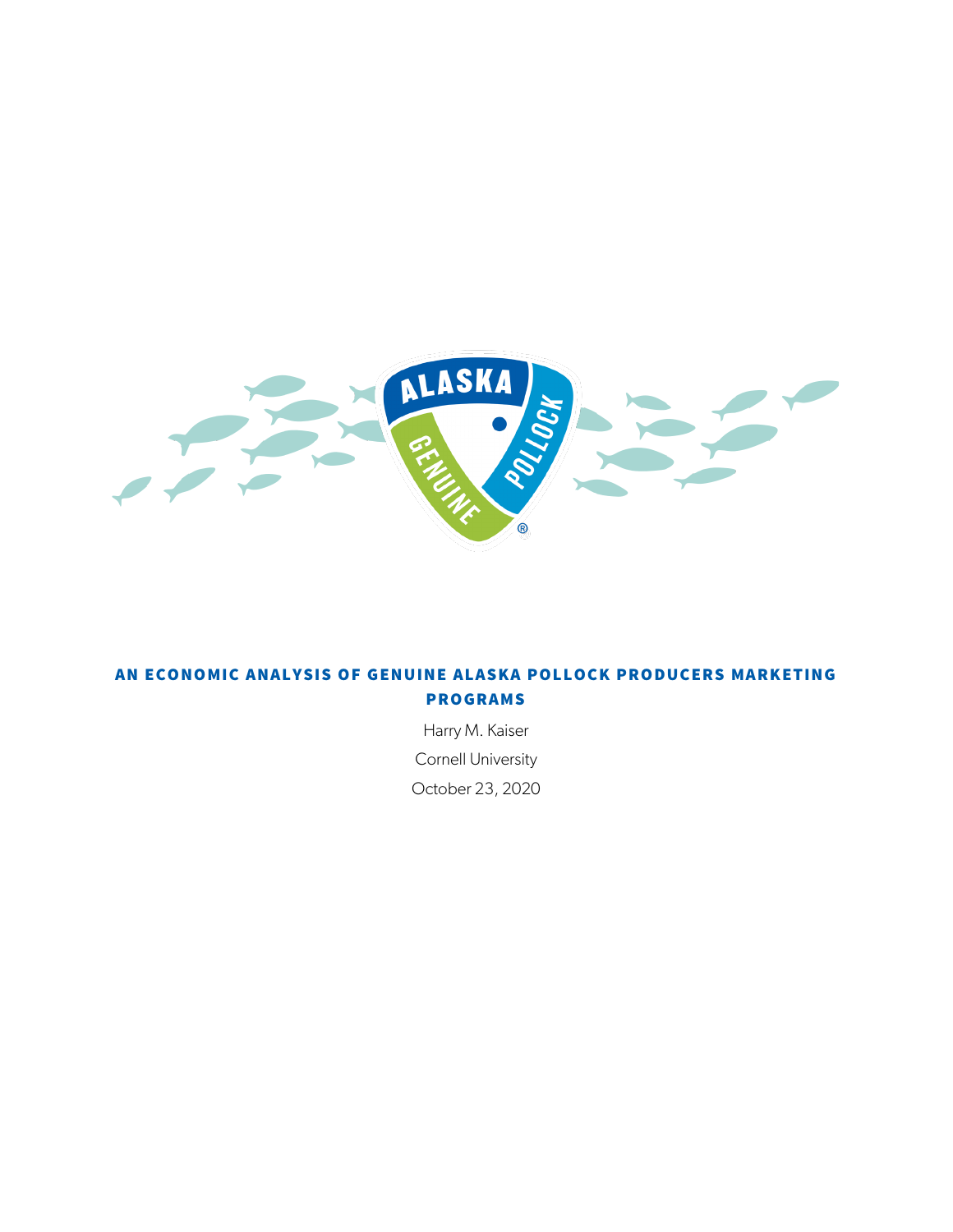### EXECUTIVE SUMMARY

The Association of Genuine Alaska Pollock Producers (GAPP) commissioned an independent economic evaluation of the impacts of GAPP's marketing programs on the demand for Wild Alaska Pollock. In order to distinguish the impact of GAPP marketing programs on the demand for Wild Alaska Pollock from the impacts of other factors, an econometric framework was adopted. Once the econometric model is estimated, the resulting demand models are used to compute an average return on investment (ROI) for GAPP marketing expenditures. An average ROI provides the dollar returns from each dollar invested in the organization. In order to compute the ROI, the estimated demand models are used to simulate the outcome of two scenarios for the period, one with and one without the existence of the marketing organization. The results of this study focus on the past 5-year period, from 2016 - 2020. The results of this study determined that during this period, the average ROI of GAPP to its members has been \$28.59 in wholesale revenue to the Wild Alaska Pollock industry as measured by the price of Wild Alaska Pollock fillet and surimi block for every dollar invested in the organization. The quantitative evidence illustrates that GAPP marketing expenditures have been positively impactful for the Wild Alaska Pollock industry.

### INTRODUCTION

The Association of Genuine Alaska Pollock Producers (GAPP) is an organization of companies that catch and process Wild Alaska Pollock as well as others who have ownership of the fishery resource. GAPP also has an associate membership program that invites companies that have an interest either in the profitability of those who catch or process Wild Alaska Pollock or those who work to market the products of Wild Alaska Pollock. GAPP also seeks out other dollars including Federal grants to further its marketing efforts. GAPP promotes products made from the species caught in U.S. waters that are marketed in U.S. and overseas markets. Unlike federally-overseen mandatory checkoff programs used by much of the food and agricultural industries [\(https://www.ams.usda.gov/rules-regulations/research-promotion\)](https://www.ams.usda.gov/rules-regulations/research-promotion), this marketing program is funded through voluntary contributions by its members and associate members and the Federal grant dollars GAPP is awarded. Through this voluntary promotion program, GAPP has spent an average of \$500,000 per year promoting Wild Alaska Pollock over the period between 2003 through 2018 (ranging from just over \$200,000 per year to over \$1,000,000 per year during the timeframe). Beginning in 2019, however, GAPP members dramatically increased their contributions to GAPP to an average of \$3.65 million per year. This represents a more than seven-fold increase in average marketing spending by GAPP.

Because of the significant increase in marketing spending, the GAPP Board of Directors and members are interested in determining the impact of their financial investment on the demand for Wild Alaska Pollock. Specifically, they commissioned an independent economic study to determine whether the GAPP marketing efforts are having a positive impact on the value of wholesale products produced from Wild Alaska Pollock. Accordingly, the purpose of the research reported here was to conduct an economic evaluation of the impacts of GAPP's marketing programs on the demand for Wild Alaska Pollock as measured by the effect on the wholesale price of Wild Alaska Pollock fillet and surimi block.

#### OBJECTIVES AND SCOPE OF WORK

This study quantitatively measures the overall impact of GAPP's marketing expendatures on enhancing the demand for two of the primary products made from Wild Alaska Pollock - fillet and surimi block. In order to assess the effectiveness of GAPP's marketing activities, an econometric modeling approach was adopted. The econometric approach quantifies economic relationships using economic theory and statistical procedures with data, which in this case is time-series observations on important market variables on a semi-annual basis. This framework enables us to simultaneously account for the impact of a variety of factors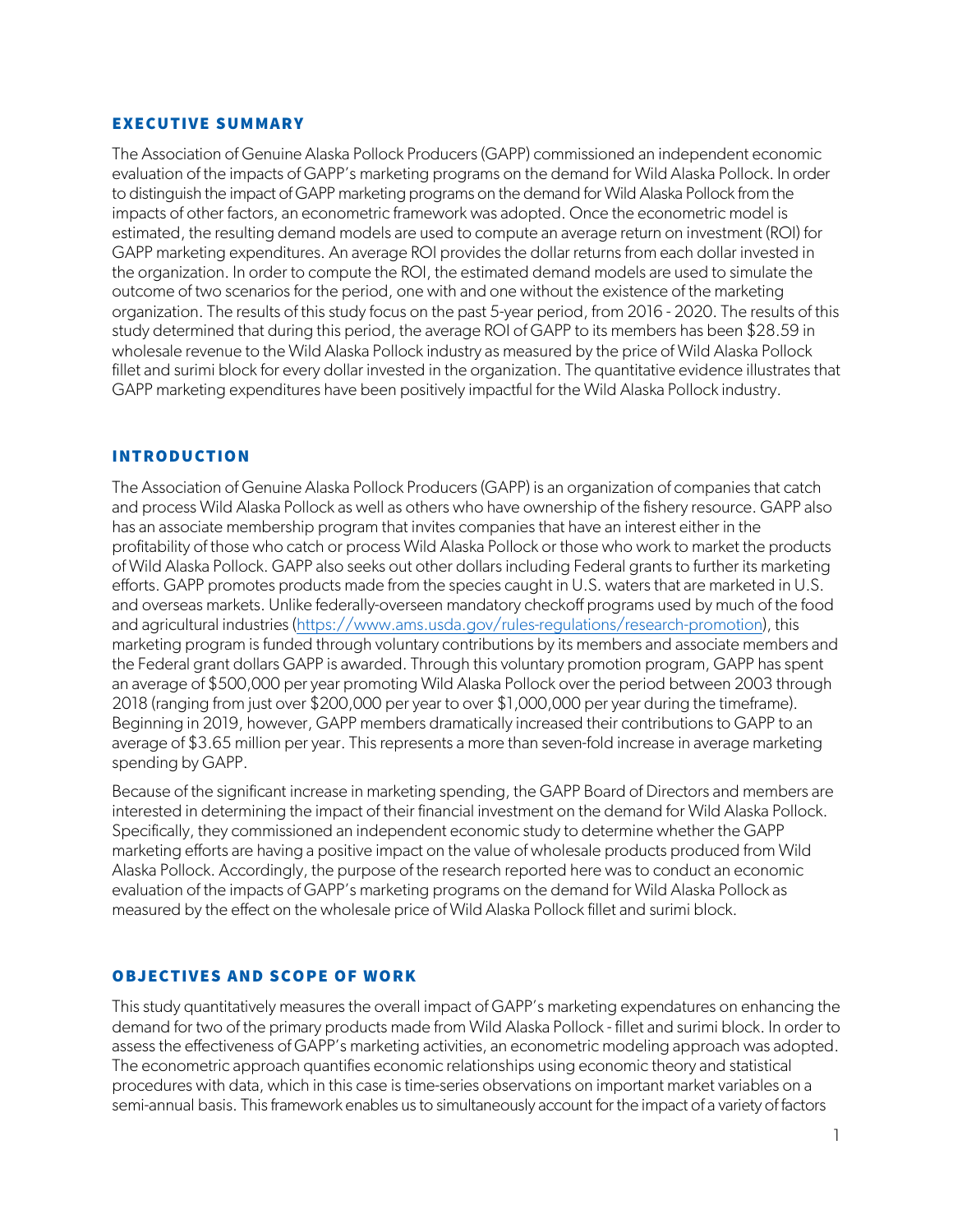that influence Wild Alaska Pollock demand over time, including the volume of Wild Alaska Pollock sold in the market, the quantity of substitute products for Wild Alaska Pollock (e.g., Cod, Tilapia, Pangasius, and imported Pollock), consumer income, other key demand drivers, and GAPP marketing expenditures. By casting the evaluation in this type of framework, we can filter out the effect of other demand factors and, hence, quantify directly the net impact of GAPP marketing activities on Wild Alaska Pollock demand. Since the Wild Alaska Pollock quantity is often fixed by the harvest and/or by quotas, a price inverse demand equation is used as the demand model. That is, the demand for Wild Alaska Pollock is measured as the price or unit value for specific wholesale products (fillet and surimi block).

This study answers five key research questions:

- 1. How have GAPP marketing expenditures over time, and most recently, impacted the demand for Wild Alaska Pollock?
- 2. What would Wild Alaska Pollock demand have been had there not been any GAPP marketing expenditures?
- 3. How does the gain in revenue due to GAPP marketing expenditures compare to the costs of the marketing?
- 4. What is the return on investment of the GAPP marketing programs?
- 5. What effect do other factors have on the demand for Wild Alaska Pollock?

To carry out this independent evaluation, GAPP contracted with Professor Harry M. Kaiser of Cornell University to perform the evaluation. Dr. Kaiser is the Gellert Family Professor of Applied Economics and Management at Cornell University, and director of the Cornell Commodity Marketing Research Program. Dr. Kaiser has extensive experience in conducting economic evaluation studies of domestic and international checkoff programs. Dr. Kaiser has written 150 referenced journal articles, five books, 17 book chapters, over 150 research bulletins, and received \$8 million in research grants in the area of agricultural marketing with an emphasis on marketing programs. He has conducted over 120 economic evaluation studies of domestic and international checkoff programs in the United States, Canada, and Europe on such commodities as fluid milk, cheese, butter, salmon, red meat, pork, raisins, walnuts, cotton, blueberries, potatoes, beef, peanuts, wheat, watermelons, high-valued-agricultural commodities, and bulk agricultural commodities. In 2005, Kaiser was the lead author of a book on all commodity checkoff programs in California.

This report presents the following:

- 1. The types of marketing programs GAPP offers;
- 2. A conceptual overview of how economists evaluate the economic impacts of generic marketing programs;
- 3. The economic methodology used in this study to measure the effects of GAPP's marketing on Wild Alaska Pollock demand;
- 4. The econometric (statistical) estimation results;
- 5. The econometric results are used in conjunction with a simulation model to simulate market conditions with and without the existence of the GAPP marketing so that the impact (return on investment) of its marketing activities can be estimated; and
- 6. Concludes with a summary and a discussion of the implications of the main findings.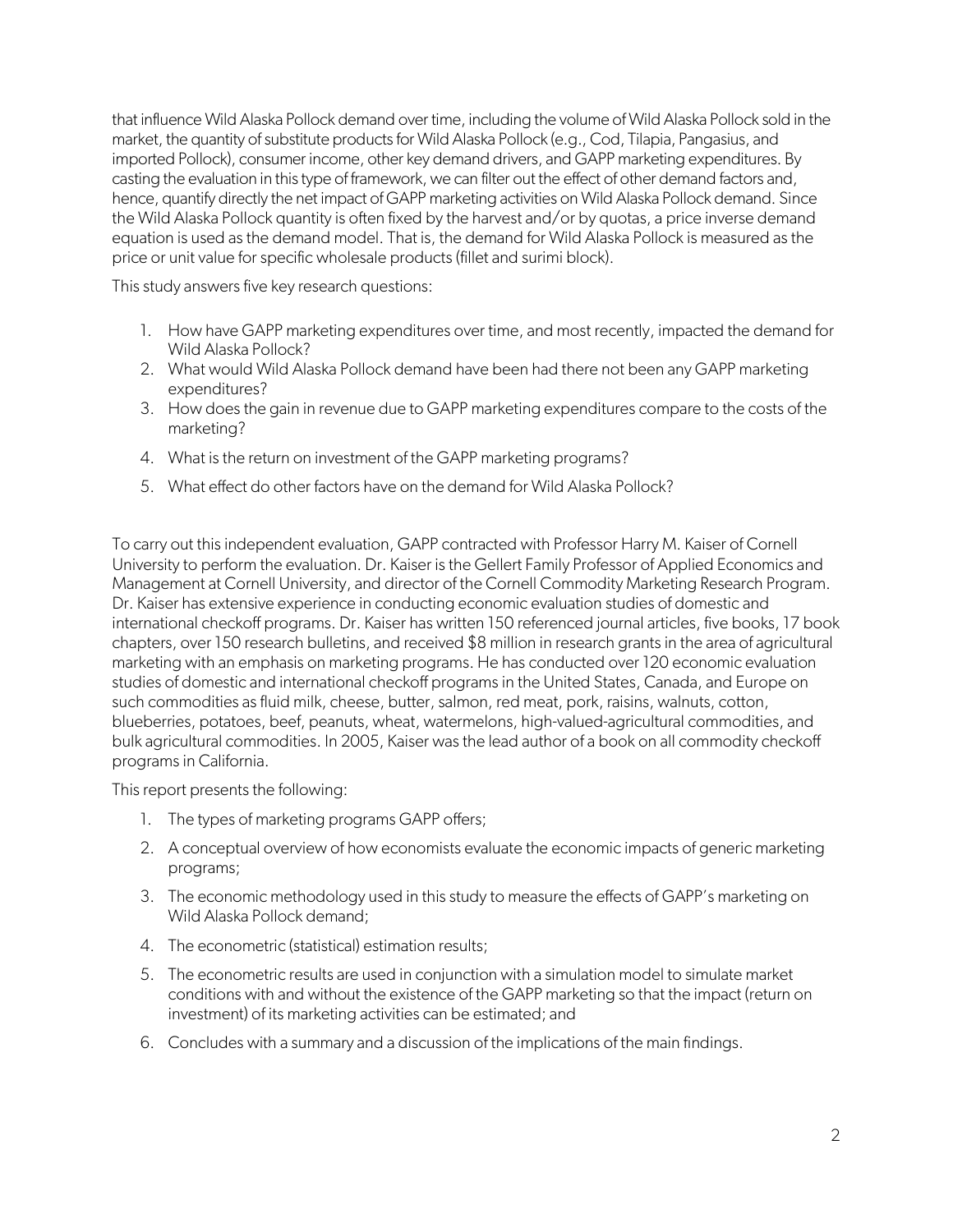### GAPP'S MARKETING PROGRAMS

Between 2003 and 2018, GAPP worked to represent the Wild Alaska Pollock industry by investing in marketing programs to get more Wild Alaska Pollock products into school cafeterias across the U.S. and in promoting Wild Alaska Pollock Surimi and Roe products at various trade shows in Japan, a significant market for both products. During that period, GAPP also invested in marketing campaigns in Germany to differentiate Wild Alaska Pollock from Russian-caught product. GAPP also activated on social media and served as a resource for media inquiries on behalf of the entire industry. Furthermore, the organization closely collaborated with the Alaska Seafood Marketing Institute (ASMI) on promotional campaigns for Wild Alaska Pollock both in the U.S. and abroad.

With the increase in investment into GAPP and the formalization of the organization in 2018, the goals and workstreams of GAPP also became more concrete. Specifically, GAPP put forward a strategic plan in 2019, that was approved by the Board of Directors, that focused the organization's resources in three key areas: (1) research into consumer perceptions of Wild Alaska Pollock; (2) building a brand for the fish based on consistent communications; and (3) partnership programs with companies that produce products for the consumers.

Over the last two years, GAPP has invested significantly into understanding Wild Alaska Pollock's attributes that are most motivational to entice consumers to buy the fish and try it. This research became the basis for the communications strategy implemented industry-wide to ensure that Wild Alaska Pollock is talked about the same way to build a consistent brand for the species

(https://www.alaskapollock.org/about-us/news/gapp-launches-wild-alaska-pollock-messaging-toolkitsfor-members-partners). In 2020, GAPP further invested in similar research in key European markets and also into research around Surimi and Roe (https://www.alaskapollock.org/about-us/news/wild-alaskapollock-is-beloved-in-europe-but-not-everyone-knows-its-name). This research will be utilized not only by GAPP to guide its future marketing campaigns, but also will be utilized by all GAPP partners.

Another significant component of GAPP's marketing strategy has been to put more Wild Alaska Pollock in front of more consumers. To help accomplish this, GAPP has worked to start a Partnership Program which funds projects that puts Wild Alaska Pollock products into new channels or new categories, or helps raise Wild Alaska Pollock's profile with new consumers through popular influencers

(https://www.alaskapollock.org/about-us/programs). Since the start of the program in 2019, GAPP has funded more than 40 projects in the U.S. and across Europe that have put Wild Alaska Pollock into new product innovations, targeted new categories—like the popular snacking category—and associated products with influencers including Martha Stewart and Antoni Porowski. This program has resulted in more than 28 products coming to market utilizing Wild Alaska Pollock and millions of new consumers becoming aware of the fish [\(https://www.alaskapollock.org/about-us/news/wild-alaska-pollock](https://www.alaskapollock.org/about-us/news/wild-alaska-pollock-consumer-awareness-familiarity-continues-to-grow-say-experts)[consumer-awareness-familiarity-continues-to-grow-say-experts\)](https://www.alaskapollock.org/about-us/news/wild-alaska-pollock-consumer-awareness-familiarity-continues-to-grow-say-experts).

# CONCEPTUAL OVERVIEW OF ECONOMIC EVALUATION

In an economic evaluation of generic (not brand-specific) marketing programs, two basic questions must be answered. First, does the program result in a higher price or value for the commodity? To be effective, the program must produce higher demand (measured as an increase in price) in the marketplace. Second, do the industry-wide benefits exceed the total cost of the marketing program? This is the bottom-line, and most important, effectiveness criterion to the industry funding the program.

To evaluate the economic impacts of marketing programs on price and revenues, the most widely accepted method by economists is a market supply-demand framework. Obviously, other factors besides quantity affect the market price (i.e., demand drivers--see economic methodology section for detail), and these factors affect the position of the demand curve. Consequently, all these factors must be accounted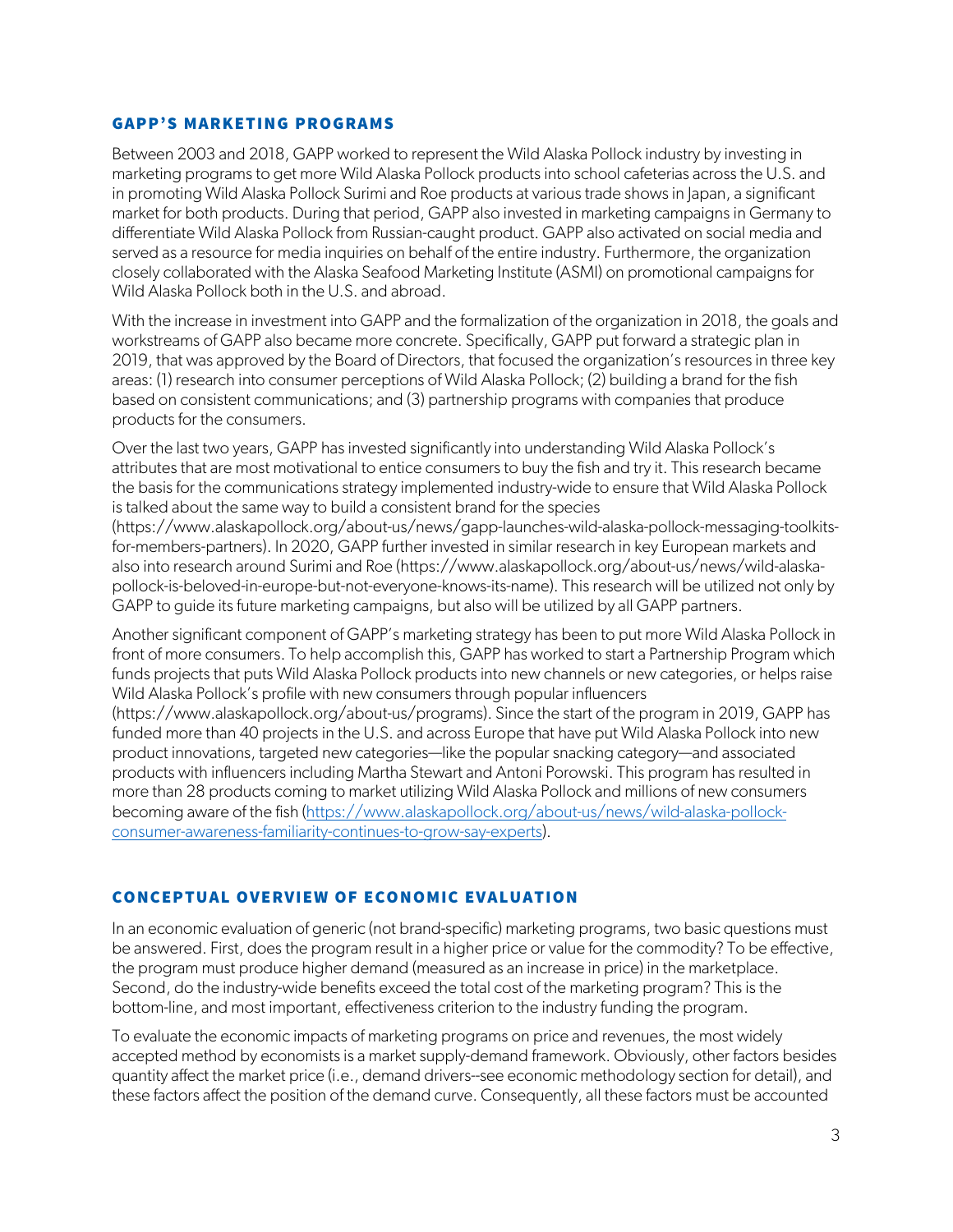for in any quantitative analysis of market demand so that the impact of marketing activities can be accurately isolated.

Price determination in a market is based on the interaction of market demand and supply. The market supply curve measures how quantity supplied in the market responds to increases and decreases in price. For a commodity like wild-caught fish, the overall supply is generally fixed (by the catch) regardless of price level. Such a situation is most likely to happen in the short-run, when fishermen do not have time to make adjustments in production in response to a price change.

The goal of generic marketing programs is to increase the market demand for the commodity. Figure 1 illustrates the case of no supply response, which is an accurate reflection of the Wild Alaska Pollock market. The initial market "equilibrium" without a GAPP marketing program occurs where market supply and demand are equal, resulting in a market price and quantity of P1 and Q1, respectively. Suppose that the successful marketing program causes the market demand curve to increase from D[1](#page-4-0) to  $D2.1$  This marketing-induced increase in demand means that consumers now place greater value on the commodity, as reflected by the fact that they are willing to pay more for each quantity relative to the previous demand curve.



# Figure 1. Impact of marketing when there is no supply response

<span id="page-4-0"></span><sup>&</sup>lt;sup>1</sup> Checkoff programs also have an impact on market supply, one similar to the impact of a tax. The checkoff assessment would therefore cause the supply curve to decrease (i.e., shift back to the left). For simplicity, this shift is not drawn here.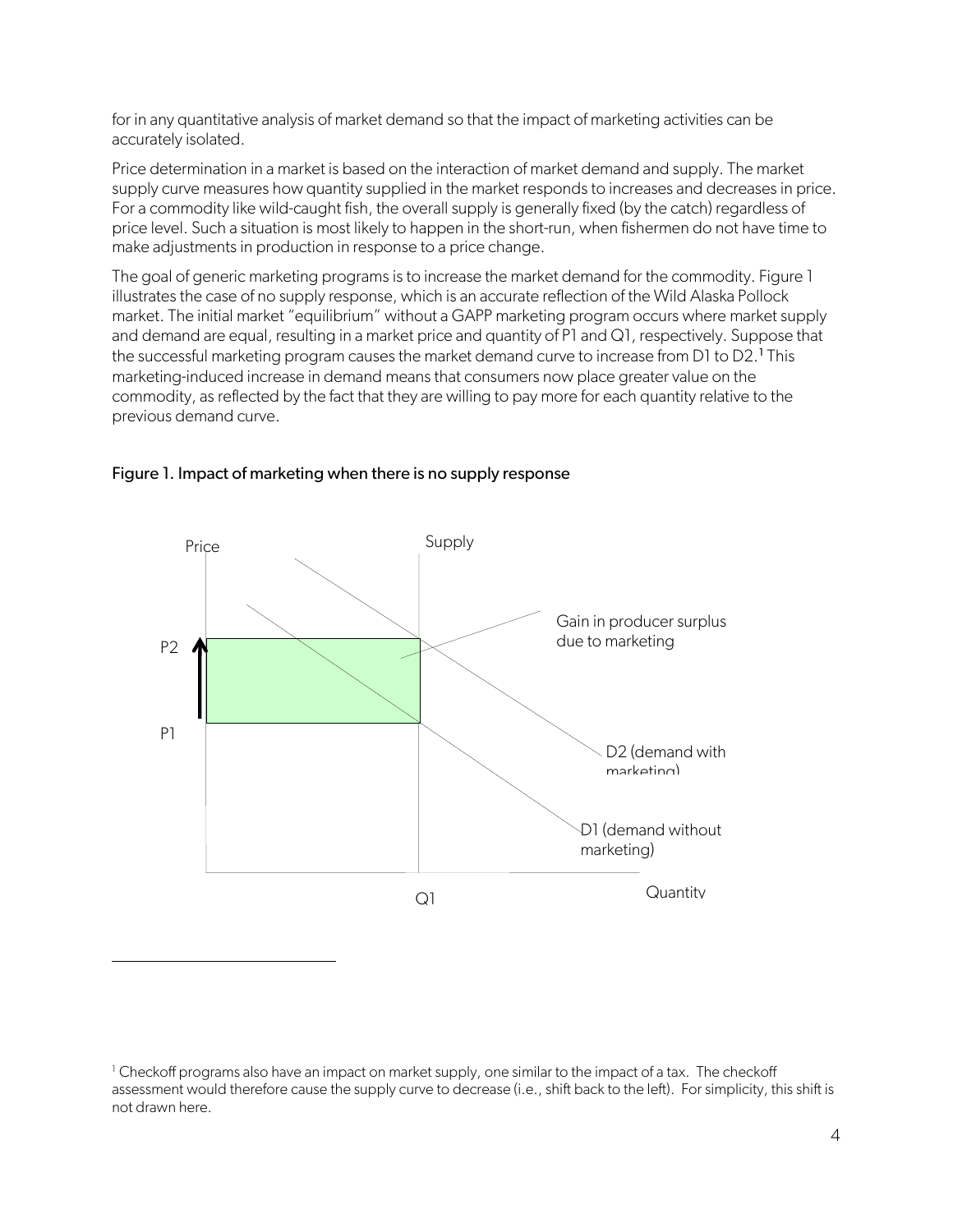However, since supply is fixed, the only way to bring the market back into equilibrium due to the increase in demand is for the market price to increase from P1 to P2. The benefit to producers from the marketing program is the gain in industry-wide "producer surplus" given by the shaded area in the figure. This gain in producer surplus measures the marketing program's revenue benefits to producers and should be compared to total marketing costs to determine the return on investment (ROI) of the program. Typically, economists use the following formula for computing the ROI:

### ROI = (Gain in Revenue – Marketing Costs)/Marketing Costs

We will adopt a similar method in the economic methodology, discussed in the subsequent section.

# ECONOMIC METHODOLOGY

*Econometric Model*. To answer the five questions posed previously, this study quantifies the relationship between the GAPP marketing effort and the demand for Wild Alaska Pollock. The model developed is based on the economic theory of consumer demand. In theory, one expects that GAPP's marketing activities are beneficial to the Wild Alaska Pollock producers because such marketing should increase the demand for Wild Alaska Pollock, which results in higher revenue for the industry. However, there are also other factors that affect demand. In order to distinguish the impact of GAPP marketing programs on demand for Wild Alaska Pollock from the impacts of other factors, an econometric framework is adopted. Econometric models are widely recognized as the best "science" available for evaluating demand impacts of commodity marketing expenditures.

The Wild Alaska Pollock demand model developed in this study uses bi-annual time series data for the national market for the period of 2003-2020. The models can be used to assess how strongly various Wild Alaska Pollock demand drivers are correlated with demand. For example, with the model we are able to determine how important a change in market volume is relative to a change in GAPP marketing expenditures regarding their impacts on the Wild Alaska Pollock price. An individual demand model is estimated separately for fillets and surimi.

The following demand drivers are included in the initial fillet model to determine which drivers have a statistically significant impact on the fillet price:

- GAPP marketing expenditures
- Volume of fillet in the U.S. market
- Quantity of fillet imports into the U.S. market
- U.S. fillet exports to the E.U.
- Quantity of Tilapia, Pangasius, and Cod imports into the U.S. market
- Personal income in the U.S.
- Gross Domestic Product (GDP) in the E.U.
- Marketing expenditures for Wild Alaska Pollock fillet products by private companies (confidentially obtained by GAPP from members and downstream partners who market Wild Alaska Pollock products)
- Exchange rate of the U.S. dollar to the Euro
- Indicator variable for U.S. Department of Agriculture "Bonus Buy(s)"
- Indicator variable for U.S. Marine Stewardship Council (MSC) certification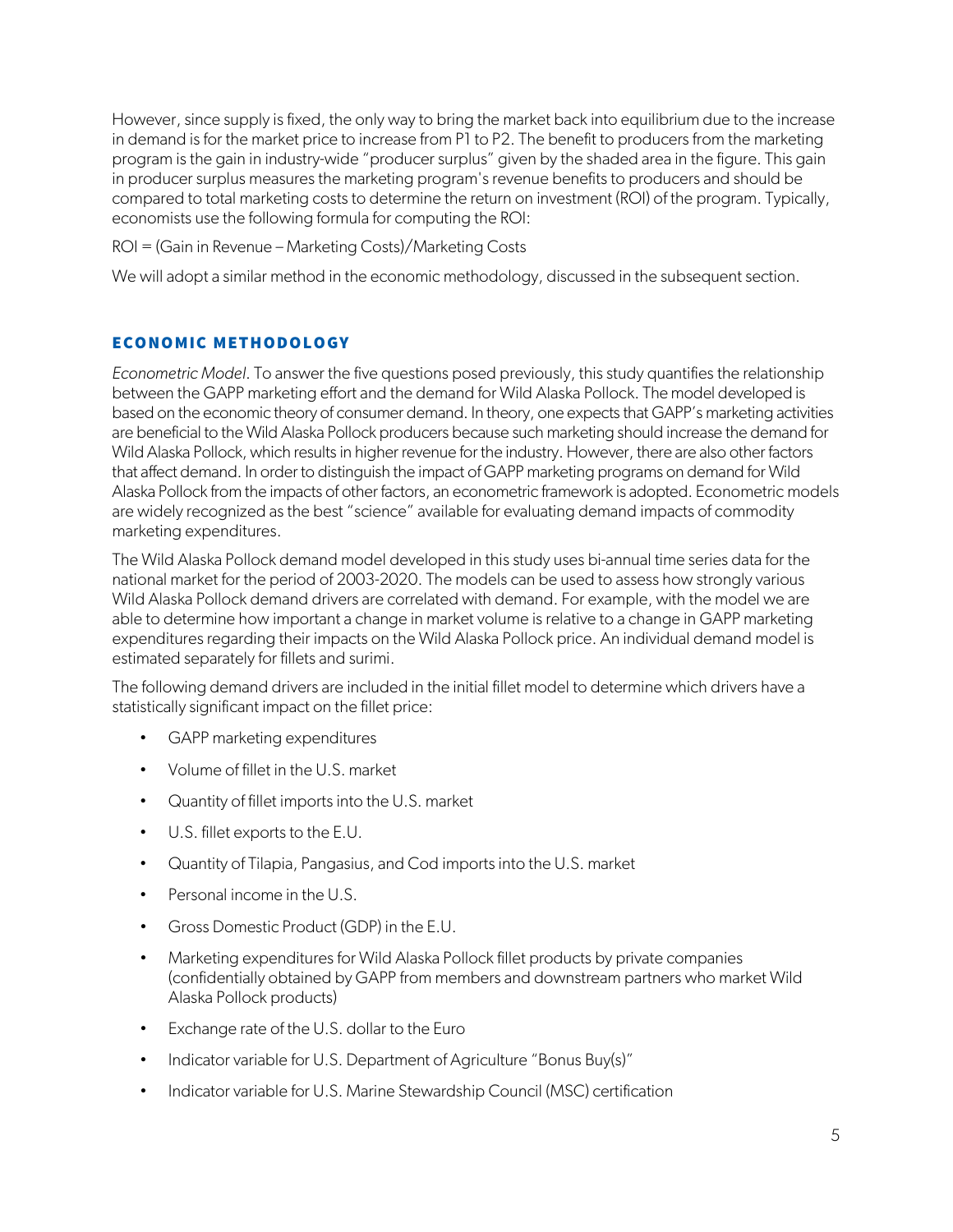- Indicator variable for Russian MSC certification
- Indicator variable that only U.S.-caught Pollock can be called Alaska Pollock in the U.S.
- Indicator variable for McDonalds "Fish McBites" promotion
- Indicator variable for Chinese tariffs

The following demand drivers are included in the initial surimi model to determine which have a statistically significant impact on the fillet price:

- GAPP marketing expenditures
- Volume of surimi in the U.S. market
- GDP in the U.S. and Japan
- Wild Alaska Pollock surimi substitutes imported into Japan
- Exchange rate of the U.S. dollar to the Japanese Yen
- Indicator variable that only U.S.-caught Pollock can be called Alaska Pollock in the U.S.
- Indicator variable for Chinese tariffs

\*Note: all data and their sources are listed in the Appendix of this report.

*Price Flexibility Coefficients.* To compare the relative importance of each factor on Wild Alaska Pollock demand, the results from the statistical (econometric) model are converted into "price flexibility coefficients." A price flexibility coefficient measures the percentage change in the fillet (or surimi) price given a one-percent change in a specific demand driver, holding all other factors constant. For example, the computed price flexibility for market volume measures the percentage change in the fillet (or surimi) price given a one-percent change in market volume. The computed GAPP marketing price flexibility coefficient measures the percentage change in the fillet (or surimi) price given a one-percent change in GAPP marketing expenditures, and so on. Since price flexibility coefficients are calculated for each demand factor listed above, one can compare them to determine which factors have the largest impact on fillet (or surimi) price.

*Market Simulation Analysis.* Once the econometric model is estimated, the resulting demand models are used to compute a return on investment (ROI) for GAPP marketing expenditures. An average ROI provides the dollar returns from each dollar invested in GAPP marketing.

In order to compute the ROI, the estimated demand models are used to simulate the outcome of two scenarios for the period, 2003-2020. In the first scenario, which is the baseline, or historical scenario, all demand drivers in the models are set to their semi-annual historical levels and the fillet (or surimi) price is simulated over time. This scenario provides a basis to compare the counterfactual scenario results with. In the second scenario, which is the counterfactual "no GAPP" marketing scenario, all demand drivers except for GAPP marketing expenditures, are again set to their semi-annual historical values. However, unlike the first scenario, GAPP marketing expenditures are set to zero in the second scenario. Since the only thing different between the two scenarios is GAPP expenditures, the difference in simulated prices between the two scenarios provides a quantitative measure of the impact of GAPP marketing on the fillet or surimi price.

# ECONOMETRIC RESULTS

The complete set of econometric results is presented in the Appendix of this report. Here, we focus mainly on the estimated price flexibility coefficients. Table 1 presents the average (2003-2020) price flexibility coefficients for the fillet demand model and Table 2 presents those for the surimi demand model.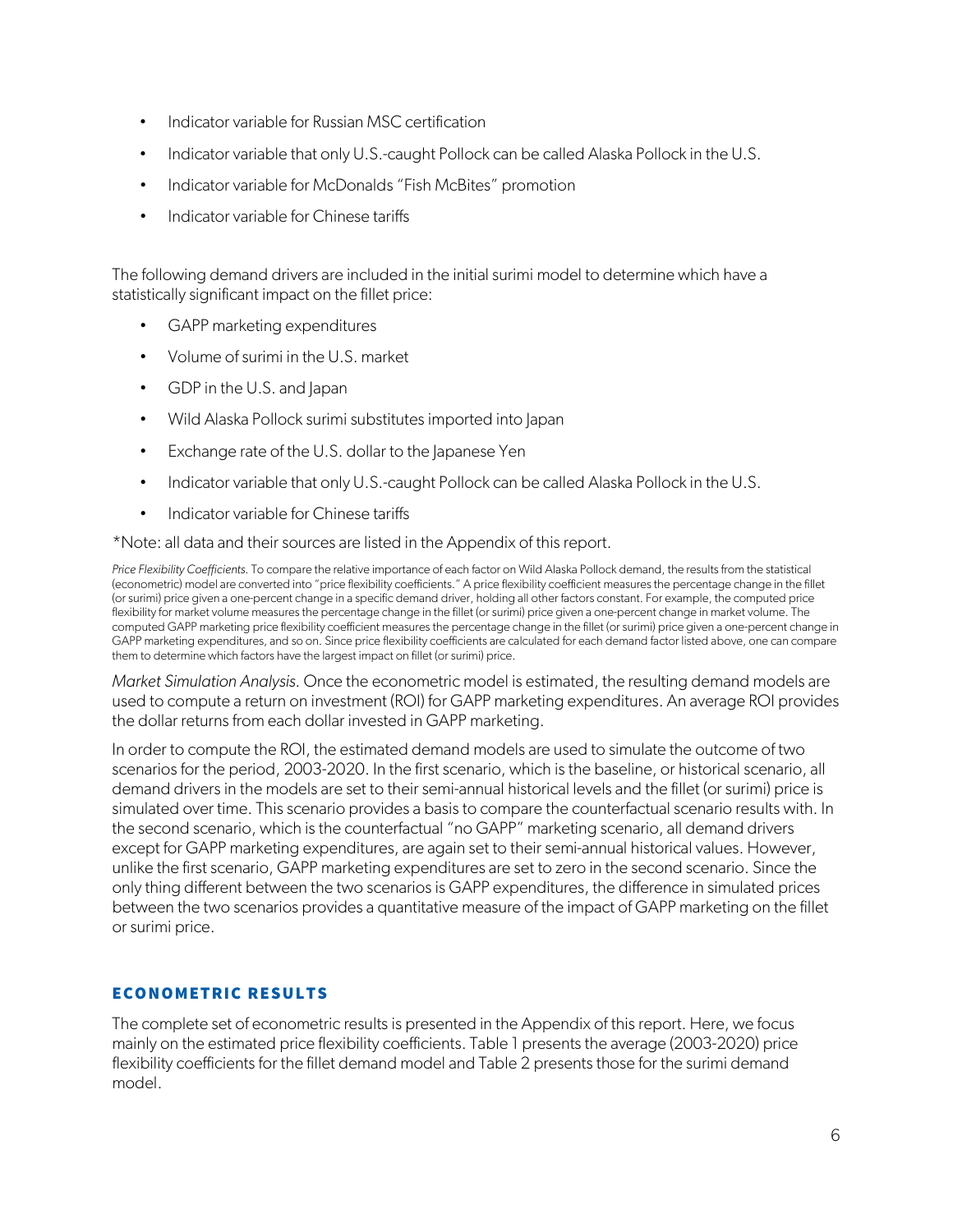| Wholesale surimi price with respect to: | Coefficient |  |  |
|-----------------------------------------|-------------|--|--|
| Domestic fillet volume                  | $-0.077$    |  |  |
| Domestic Tilapia volume                 | 0.139       |  |  |
| U.S. dollar - Euro exchange rate        | $-0.343$    |  |  |
| Brand fillet marketing expenditures     | 0.043       |  |  |
| GAPP marketing expenditures             | (1(1)24)    |  |  |

# Table 1. Price Flexibility Coefficients (Average 2003-2020) for Fillet Demand Model Version.

# Table 2. Price Flexibility Coefficients (Average 2003-2020) for Surimi Demand Model Version.

| Wholesale surimi price with respect to:        | Coefficient |
|------------------------------------------------|-------------|
| Volume of surimi substitute imports into Japan | $-0.291$    |
| U.S. dollar – Yen exchange rate                | $-0.478$    |
| GDP in Japan                                   | -0.860      |
| GAPP marketing expenditures                    | 0.032       |

Each model was originally estimated with all the demand drivers discussed in the previous section. Then, a "step-down" regression method was used, where each variable that was not statistically significant was omitted one by one, and the regression was re-run. This procedure was followed until all remaining variables in the model were statistically significant.

The estimated fillet model has an excellent statistical fit with a coefficient of determination ( $R^2$ ) of 0.88 indicating that the demand drivers in the model explained 88% of the variation in the fillet price over time. Domestic volume of fillets has a negative impact on the wholesale fillet price. Specifically, holding all other demand drivers constant a 10% increase in domestic fillet volume is associated with a 0.77% decrease in fillet price. This is consistent with the well-known "Law of Demand" which says that price goes down when volume goes up.

The volume of Tilapia in the domestic market is positively associated with fillet price. Holding all other demand drivers constant, a 10% increase in Tilapia volume is associated with a 1.39% increase in fillet price. This somewhat surprising result reflects the fact that Tilapia and Wild Alaska Pollock are (complimentary) products and their prices move together in the same direction over time. However, it can be hypothesized that they are both affordable seafood products that benefit when consumers are seeking out such products to meet their seafood needs.

The most important demand driver for fillet is the exchange rate between the U.S. dollar and the Euro. A 10% increase in the dollar relative to the Euro is associated with a 3.43% decrease in fillet price. This demonstrates that the international market for fillet is extremely important. When the value of the U.S. dollar appreciates (or depreciates) relative to the Euro, this is akin to a price increase (or decrease) to foreign buyers and has a substantial impact on the demand for Wild Alaska Pollock.

Brand fillet marketing expenditures by the largest fish companies has had a positive and statistically significant impact on the fillet price. A 10% increase in brand marketing expenditures is associated with a 0.43% increase in fillet price. Therefore, in addition to GAPP marketing, brand marketing has been an effective way of increasing demand for Wild Alaska Pollock.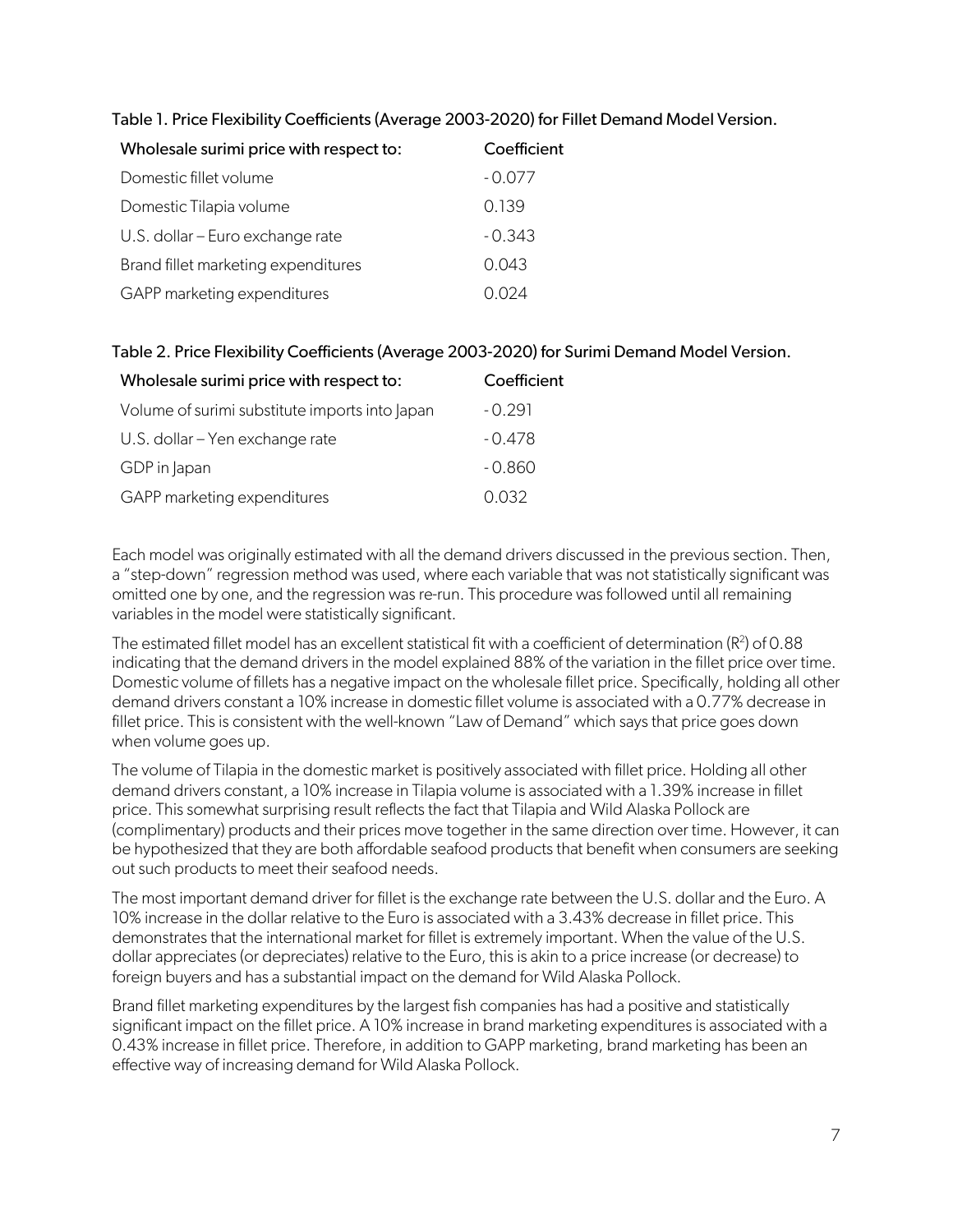In addition to these demand drivers, two of the indicator variables are positive and statistically significant. First, the indicator variables for U.S. Marine Stewardship Council (MSC) certification indicates an average increase in the wholesale fillet price of 3.4% which is attributed to receiving MSC certification. It should be noted that this indicator variable was constructed to take into account the impact of Russian MSC that occurred in the second half of 2013, which was reflected by setting the U.S. certification variable equal to 0 from the first six months of 2014 (2014.1) to the first six months of 2020 (2020.1). Hence, it is assumed that the countervailing impact of certification from the two countries offset each other for the first half of 2014 through the first half of 2020 (2014.1-2020.1). Second, the USDA purchases of Wild Alaska Pollock in 2019-20 increased the wholesale fillet price by 4.8%. Thus, these government purchases of Wild Alaska Pollock were quite beneficial to the industry.

The price flexibility coefficient associated with GAPP marketing is positive and statistically different from zero. Both current and one-period lagged promotion expenditures have a significant impact on the fillet price. Specifically, a 10% increase in GAPP marketing expenditures is associated with a 0.24% increase the fillet price, holding all other demand drivers constant. This means that the statistical evidence supports the hypothesis that GAPP's marketing activities increase demand for Wild Alaska Pollock fillet. Thus, the answer to the first question posed in this research is that *GAPP marketing does have a significant and positive impact on the fillet price*.

Because there is error inherent in any statistical model, a 90% confidence interval is computed for the GAPP marketing effect. This interval can be interpreted as the range of possible values where one can be confident that the true population elasticity could be expected to fall 90% of the time. The 90% confidence interval for the GAPP marketing price flexibility coefficient is (0.003, 0.045). Because the lower bound estimate is positive, this provides statistical confidence that GAPP's marketing activities have a positive and statistically significant impact on the fillet price.

The estimated surimi model did not have as good of a statistical fit as the fillet model. The surimi model has an  $R^2$  of 0.52 (fillet was 0.88) indicating that the demand drivers in the model explained 52% of the variation in the surimi price over time. It is possible that there is an important demand driver for surimi that we have not captured in this model. While future refinement to this model will be useful, we still find some statistically significant demand drivers that impact the surimi wholesale price.

While domestic volume of surimi was not found to significantly influence the wholesale surimi price, the volume of Wild Alaska Pollock surimi substitutes in Japan had a significant and negative impact on the surimi price. Specifically, holding all other demand drivers constant, the results indicate that a 10% increase in the volume of Wild Alaska Pollock surimi substitutes in Japan decreased the wholesale surimi price by 2.9%. Japan is the most important export market for U.S. surimi, which is clearly reflected by this result.

Similar to the fillet demand model, the U.S. exchange rate relative to other country currencies is a significant demand driver for surimi. Specifically, a 10% increase in the dollar relative to the Yen is associated with a 4.8% decrease in surimi price.

The most important demand driver for surimi is Gross Domestic Product (GDP) in Japan. Specifically, a 10% increase in GDP in Japan is associated with an 8.6% decrease in the surimi price, holding all other demand drivers constant. This result reflects that as economic conditions worsen, Japanese consumers switch to lower-cost fish products such as surimi, but when economic conditions strengthen, they switch to higher-priced fish.

The price flexibility coefficient associated with GAPP marketing is positive and statistically different from zero. The results are remarkably similar to the fillet demand model even though much of GAPP's marketing programs are used for the marketing of fillet products. This indicates that GAPP's fillet marketing has a "halo" impact on other Wild Alaska Pollock products such as surimi. Both current and one-year lagged promotion expenditures have a significant impact on the surimi price. Specifically, a 10%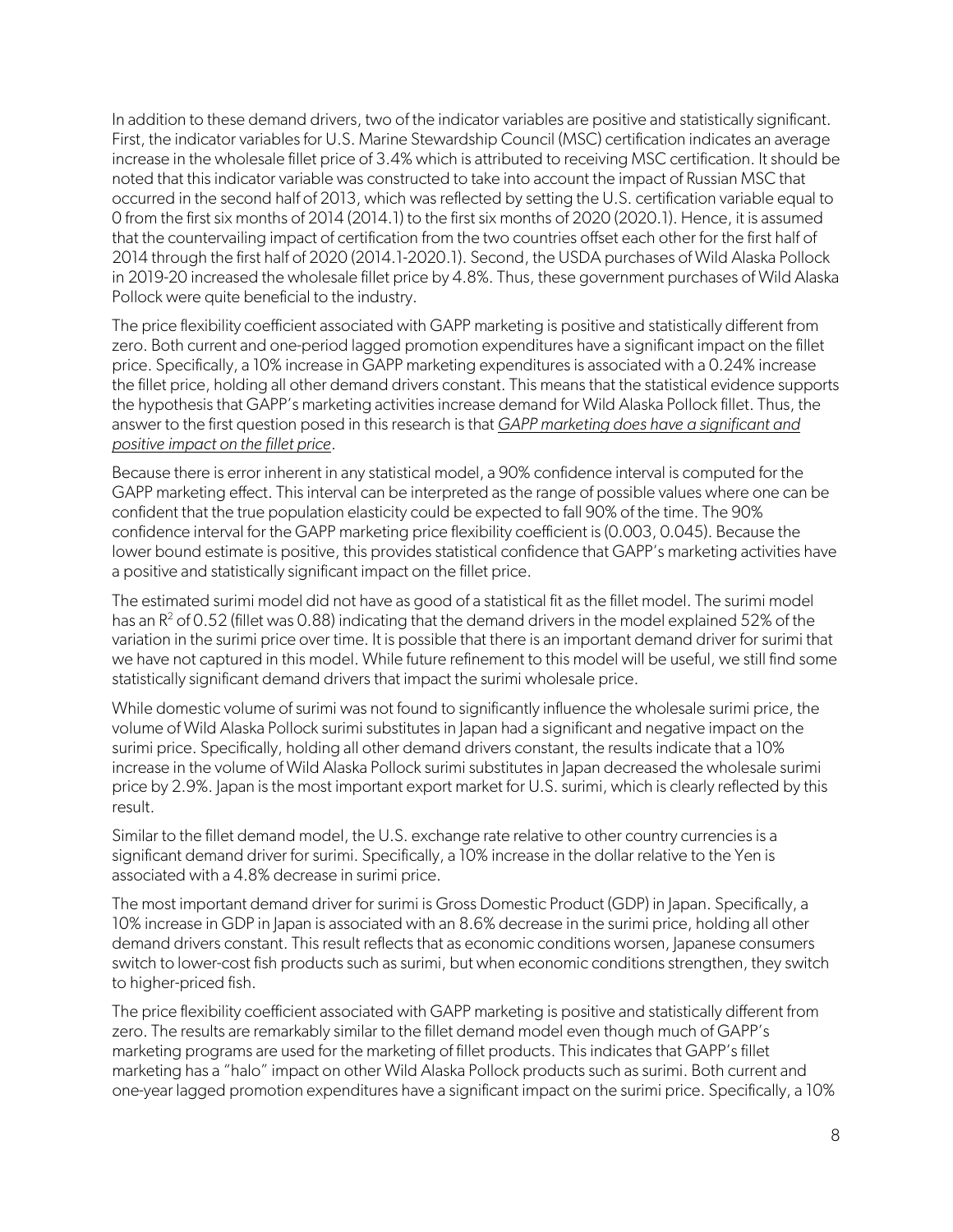increase in GAPP marketing expenditures is associated with a 0.3% increase the surimi price, holding all other demand drivers constant. This result is not statistically different from GAPP's impact on the fillet price. The 90% confidence interval on the GAPP marketing price flexibility coefficient for surimi is (0.008, 0.040). Hence, again the answer to the first question posed in this research is that *GAPP marketing does have a significant and positive impact on the surimi price*.

# AVERAGE RETURN ON INVESTMENT

Both estimated wholesale demand models are used to simulate market conditions with and without the GAPP marketing. Specifically, two scenarios are simulated over the time period 2003 – 2020: (1) baseline scenario, where the wholesale fillet and surimi prices are simulated based on all explanatory variables sets to their historical levels, and (2) a no-GAPP marketing scenario, which is the same as the baseline except GAPP marketing expenditures are set to zero. A comparison of the simulated wholesale fillet and surimi prices between these two scenarios provides a measure of the impact GAPP marketing on wholesale prices. Here we focus on the past 5-year period, from 2016 - 2020.

Figures 2 and 3 present the estimated impact of GAPP marketing expenditures on the wholesale fillet and surimi price, respectively, for 2016 through 2020. Between 2016- 2020, had there not been any GAPP marketing, the wholesale fillet price would had been 5.3% lower on average than it actually was during this period (Figure 2). Likewise, had there been no GAPP marketing over this period, the wholesale surimi price would have been 5.9% lower than it actually was over this period.

We can multiply the increase in the wholesale fillet and surimi prices due to GAPP marketing by fillet and surimi production to derive the gain in total wholesale revenue. Over the five-year period, the results indicate that GAPP marketing efforts resulted in an increase in total wholesale fillet revenue of \$121.6 million and wholesale surimi revenue by \$132.9 million. Based on this increased wholesale revenue and the total budget of GAPP over this 5-year period (\$8.6 million), the rate of return on investment (ROI) from the NWPB promotion is equal to:

 $ROI = (121.6 + 132.9 - 8.6) / 8.6 = 28.59$ 

In other words, each dollar invested in GAPP marketing returned \$28.59 in wholesale revenue to the Wild Alaska Pollock industry. The lower bound of a 90% confidence interval for this ROI estimate is 4.66, which is still much larger than 1.0 indicating positive net benefits of GAPP marketing programs. *Clearly, the quantitative evidence presented here illustrates that GAPP marketing has been impactful for the Wild Alaska Pollock industry.*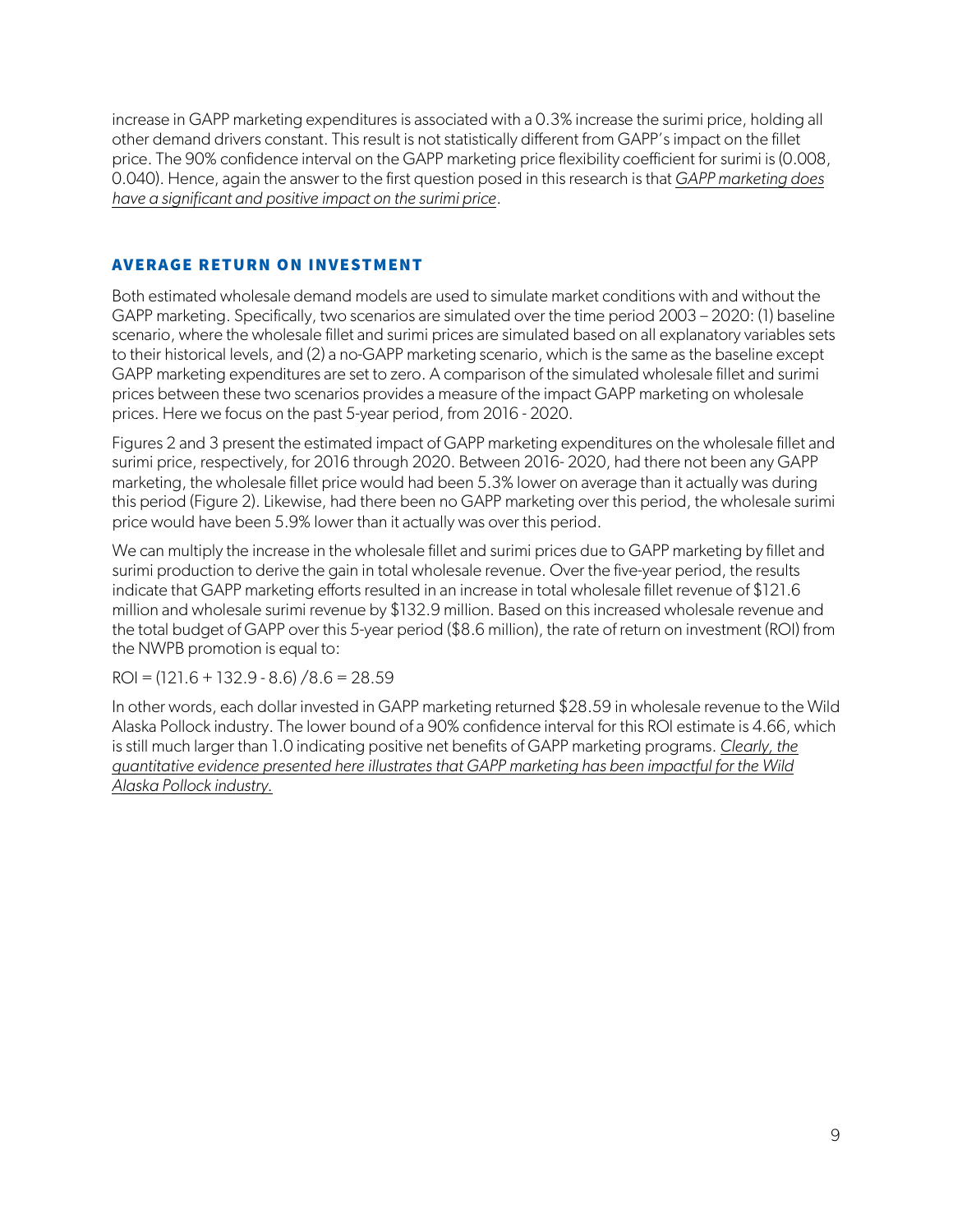

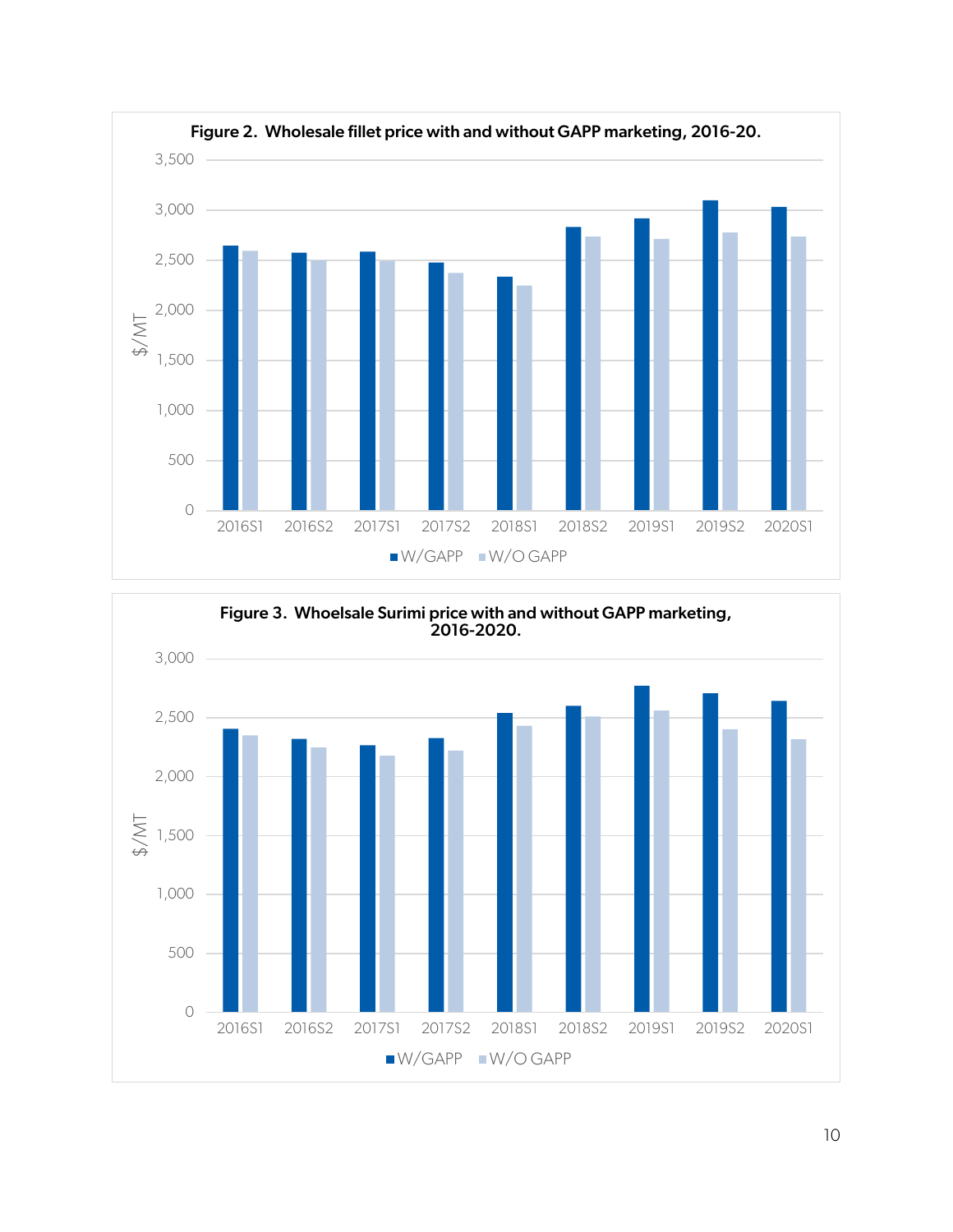# APPENDIX. ECONOMETRIC MODELS

### Wholesale Fillet Demand Model

The wholesale fillet demand model is estimated with semi-annual data from 2003-2020, and has the following econometric results:

### Dependent Variable: FILLETP

Method: Least Squares

Sample (adjusted): 2003S2 2020S1

### Included observations: 34 after adjustments

HAC standard errors & covariance (Bartlett kernel, Newey-West fixed bandwidth = 4.0000)

| Variable                             | Coefficient | Std. Error | t-Statistic | Prob.  |
|--------------------------------------|-------------|------------|-------------|--------|
| <b>CONSTANT</b>                      | 1986.735    | 499.2585   | 3.979372    | 0.0005 |
| <b>FILLETQ-</b><br>FILLETEUX+FILLETM | $-0.004487$ | 0.001936   | $-2.317668$ | 0.0289 |
| <b>US-EU EXCH RATE</b>               | $-8.823065$ | 4.750000   | $-1.857488$ | 0.0751 |
| <b>TILQ</b>                          | 0.006803    | 0.002304   | 2.953150    | 0.0068 |
| FILLETP(-1)                          | 0.451773    | 0.117413   | 3.847709    | 0.0007 |
| BRAND(-1)/CPI(-1)                    | 0.023416    | 0.013183   | 1.776187    | 0.0879 |
| GAPP/CPI+GAPP(-1)/CPI(-1)            | 0.023732    | 0.012164   | 1.951028    | 0.0623 |
| <b>USCERT</b>                        | 200.3205    | 74.90402   | 2.674362    | 0.0130 |
| <b>BONUSBUY</b>                      | 145.0837    | 125.7080   | 1.154133    | 0.2594 |

| R-squared              | 0.880247    | Mean dependent var    | 2781.627 |
|------------------------|-------------|-----------------------|----------|
| Adjust R-squared       | 0.841926    | S.D. dependent var    | 399.6586 |
| S.E. of regression     | 158.8985    | Akaike info criterion | 13.19634 |
| Sum squared resid      | 631218.3    | Schwarz criterion     | 13.60037 |
| Log likelihood         | $-215.3377$ | Hannan-Quinn criter   | 13.33412 |
| F-statistic            | 22.97033    | Durbin-Watson stat    | 2.325903 |
| Prob(F-statistic)      | 0.000000    | Wald F-statistic      | 64.32973 |
| Prob(Wald F-statistic) | 0.000000    |                       |          |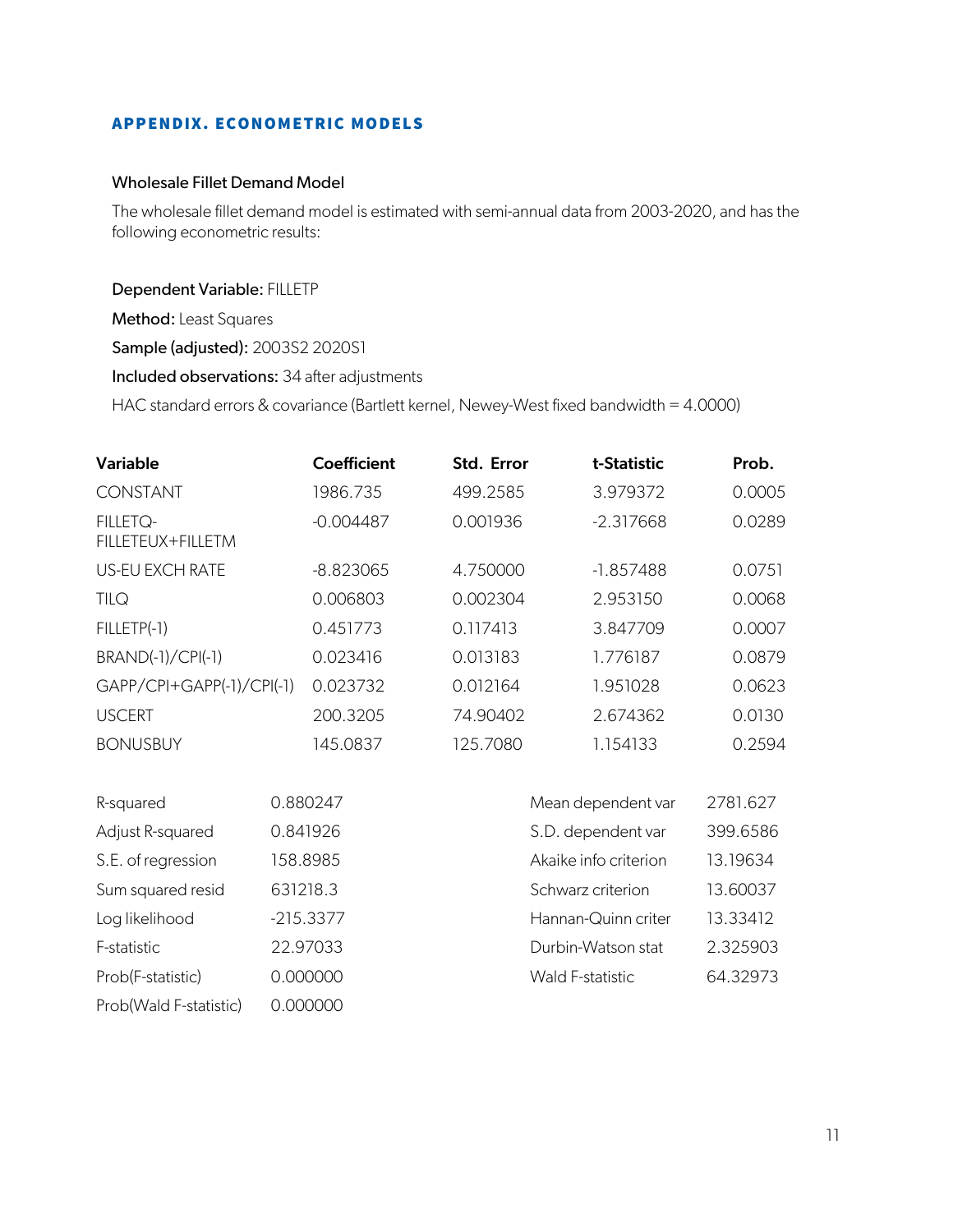In this table, FILLETP is the wholesale export price for Wild Alaska Pollock fillets, FILLETQ is U.S. fillet production, FILLETEUX is U.S. fillet exports to the EU, FILLETM is the volume of U.S. imports of fillet, US-EU EXCH RATE is the real agricultural trade adjusted exchange rate between the U.S. and the EU, TILQ is the volume of tilapia imports into the U.S., FILLETP(-1) is the U.S. wholesale fillet price lagged on period, BRAND is marketing expenditures by the largest fish companies for Wild Alaska Pollock fillets, CPI is the Consumer Price Index for all items in the U.S., GAPP is marketing expenditures by GAPP, GAPP(-1) is marketing expenditures by GAPP lagged one period, USCERT is an indicator variable for US MSC certification, and BONUSBUY is an indicator variable for the USDA Bonus Buy program. The data source for exchange rates are from the USDA/ERS international macroeconomic data set, the CPI is from the Bureau of Labor Statistics, and all other data came from GAPP officials.

# Dependent Variable: SURIMIP

Method: Least Squares

Sample (adjusted): 2007S1 2020S1

Included observations: 27 after adjustments

White heteroskedasticity-consistent standard errors & covariance

| Variable                  |             | Coefficient | Std. Error  | t-Statistic           |  | Prob.    |
|---------------------------|-------------|-------------|-------------|-----------------------|--|----------|
| <b>CONSTANT</b>           |             | 6137.125    | 1468.623    | 4.17883               |  | 0.0004   |
| <b>POLLOCKALT</b>         |             | 0.013510    | $-0.004213$ | $-3.206504$           |  | 0.0042   |
| <b>US-YEN EXCH RATE</b>   |             | $-10.58362$ | 4.098382    | $-2.582389$           |  | 0.0174   |
| <b>GDPJAPAN</b>           |             | $-0.344502$ | 0.274506    | $-1.254991$           |  | 0.2233   |
| GAPP/CPI+GAPP(-1)/CPI(-1) |             | 0.024157    | 0.009367    | 2.578842              |  | 0.0175   |
| <b>TARIFF</b>             |             | 296.0873    | 65.45474    | 4.523543              |  | 0.0002   |
|                           |             |             |             |                       |  |          |
| R-squared                 |             | 0.521931    |             | Mean dependent var    |  | 2399.821 |
| Adjust R-squared          |             | 0.408105    |             | S.D. dependent var    |  | 264.2543 |
| S.E. of regression        |             | 203.3033    |             | Akaike info criterion |  | 13.66041 |
| Sum squared resid         |             | 867977.1    |             | Schwarz criterion     |  | 13.94837 |
| Log likelihood            | $-178.4155$ |             |             | Hannan-Quinn criter   |  | 13.74603 |
| F-statistic               |             | 4.585337    |             | Durbin-Watson stat    |  | 1.511263 |
| Prob(F-statistic)         |             | 0.005532    |             | Wald F-statistic      |  | 8.716981 |
| Prob(Wald F-statistic)    |             | 0.000135    |             |                       |  |          |

In this table, SURIMIP is the wholesale export price for Wild Alaska Pollock surimi, POLLOCKALT is Wild Alaska Pollock surimi substitutes volume imported into Japan, US-YEN EXCH RATE is the real agricultural trade adjusted exchange rate between the U.S. and Japan, GDPJAPAN is Gross Domestic Product in Japan, CPI is the Consumer Price Index for all items in the U.S., GAPP is marketing expenditures by GAPP, GAPP(-1) is marketing expenditures by GAPP lagged one period, and TARIFF is an indicator variable for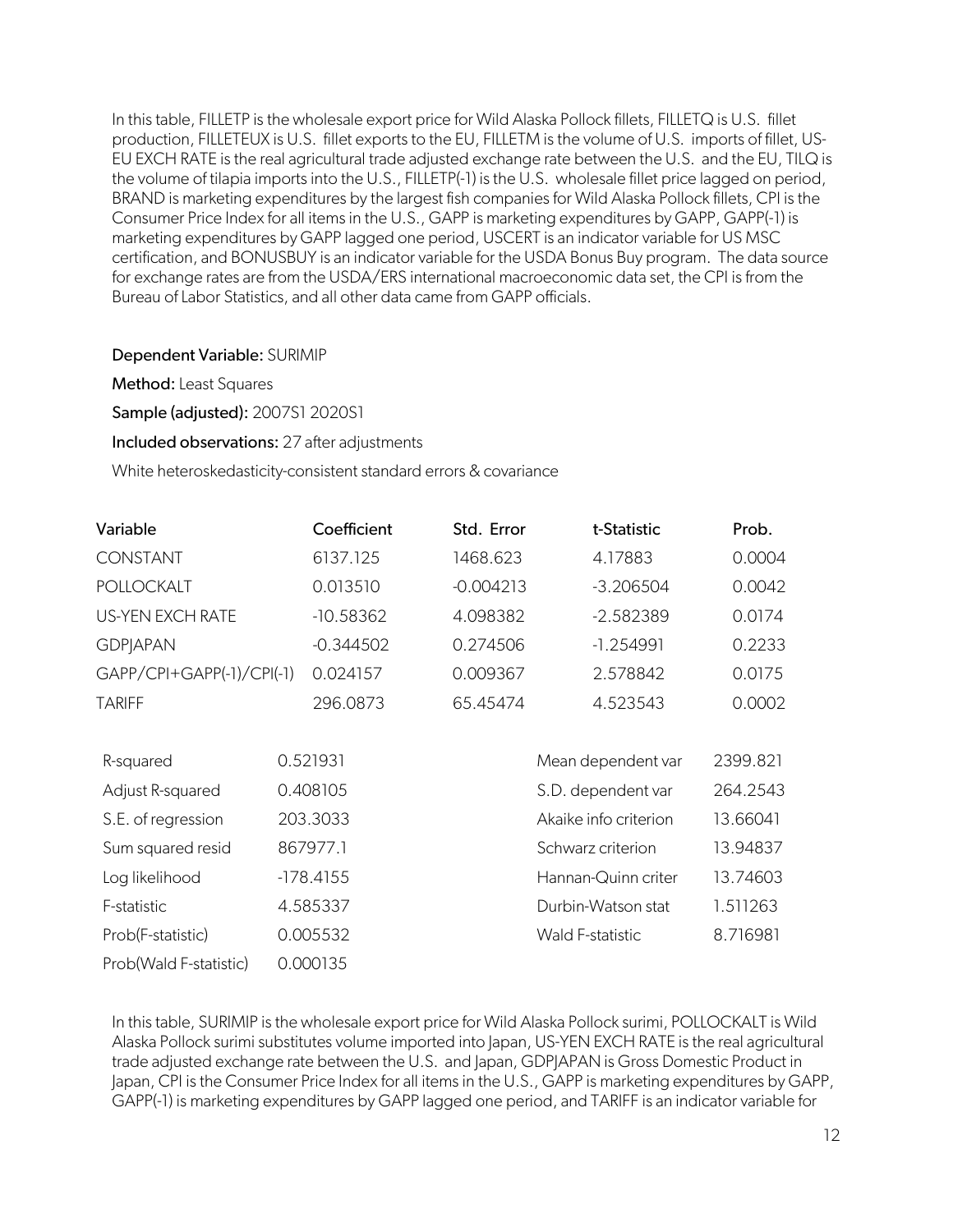the recent set of tariffs imposed by both China and the U.S. The data source for exchange rates and GDP in Japan are from the USDA/ERS international macroeconomic data set, the CPI is from the Bureau of Labor Statistics, and all other data came from GAPP officials.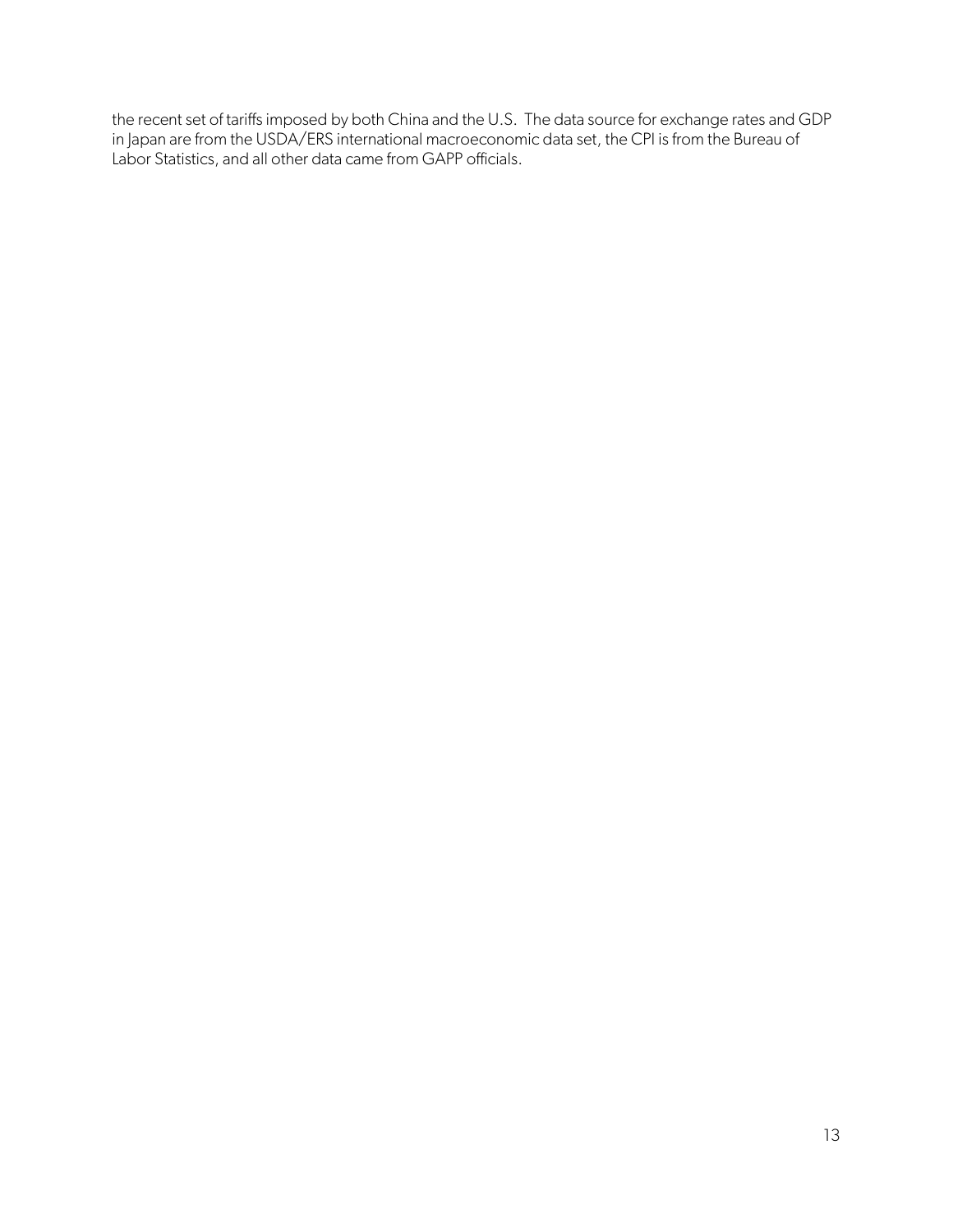# Real US

|        | <b>USDA</b><br><b>Bonus</b><br><b>Buy</b> | Frozen<br><b>Cod Fillet</b><br><b>Imports</b> | <b>Consumer</b><br><b>Price Index</b><br><b>All Items</b> | Euro<br><b>Exchange</b><br><b>Rate Index</b> | <b>US Fillet</b><br><b>Exports to</b><br><b>EU</b> | <b>US Surimi</b><br><b>Exports to</b><br><b>EU</b> | <b>Fillet</b><br><b>Imports</b><br>to US | <b>Fillet</b><br>Export<br><b>Price</b> | <b>US</b><br><b>Fillet</b><br>Production | <b>US Fillet</b><br><b>Exports</b> | <b>EU Gross</b><br><b>Domestic</b><br><b>Product</b> |
|--------|-------------------------------------------|-----------------------------------------------|-----------------------------------------------------------|----------------------------------------------|----------------------------------------------------|----------------------------------------------------|------------------------------------------|-----------------------------------------|------------------------------------------|------------------------------------|------------------------------------------------------|
| Year   | 0,1                                       | MT                                            | $1980 - 82$<br>$=100$                                     | $2010 = 100$                                 | MT                                                 | MT                                                 | MT                                       | \$/MT                                   | MT                                       | MT                                 | Bil \$                                               |
| 2003S1 | $\circ$                                   | 22,972                                        | 202.1                                                     | 109.9                                        | 19,961                                             | 7,166                                              | 13,843                                   | 2,029.41                                | 46100                                    | 20,801                             | 15,515                                               |
| 2003S2 | $\circ$                                   | 19,873                                        | 203.5                                                     | 109.9                                        | 48,117                                             | 9,499                                              | 14,615                                   | 1,825.08                                | 97100                                    | 49,564                             | 15,515                                               |
| 2004S1 | $\circ$                                   | 24,225                                        | 205.3                                                     | 100.4                                        | 25,128                                             | 8,965                                              | 11,561                                   | 2,048.08                                | 56200                                    | 33,605                             | 15,913                                               |
| 2004S2 | $\circ$                                   | 20,005                                        | 206.8                                                     | 100.4                                        | 65,610                                             | 12,320                                             | 13,701                                   | 2,034.95                                | 101300                                   | 70,478                             | 15,913                                               |
| 2005S1 | $\circ$                                   | 19,158                                        | 208.8                                                     | 101.3                                        | 27,533                                             | 12,448                                             | 13,034                                   | 2,038.08                                | 48600                                    | 31,086                             | 16,249                                               |
| 2005S2 | $\circ$                                   | 23,290                                        | 209.1                                                     | 101.3                                        | 47,631                                             | 18,760                                             | 12,959                                   | 2,386.57                                | 105400                                   | 49,662                             | 16,249                                               |
| 2006S1 | $\circ$                                   | 22,779                                        | 211.2                                                     | 101.4                                        | 25,591                                             | 7,044                                              | 10,055                                   | 2,528.09                                | 60800                                    | 28,738                             | 16,793                                               |
| 2006S2 | $\circ$                                   | 20,279                                        | 214.5                                                     | 101.4                                        | 55,159                                             | 10,635                                             | 8,493                                    | 2,727.04                                | 104300                                   | 59,097                             | 16,793                                               |
| 2007S1 | $\circ$                                   | 18,459                                        | 219.6                                                     | 93.4                                         | 34,049                                             | 4,274                                              | 14,808                                   | 2,702.94                                | 66800                                    | 43,828                             | 17,310                                               |
| 2007S2 | $\circ$                                   | 19,707                                        | 224.6                                                     | 93.4                                         | 52,009                                             | 7,824                                              | 15,271                                   | 2,846.42                                | 102600                                   | 60,823                             | 17,310                                               |
| 2008S1 | $\circ$                                   | 16,296                                        | 238.0                                                     | 90.1                                         | 28,774                                             | 7,033                                              | 13,087                                   | 3,214.04                                | 47300                                    | 33,731                             | 17,394                                               |
| 2008S2 | $\circ$                                   | 16,784                                        | 251.7                                                     | 90.1                                         | 40,269                                             | 9,939                                              | 14,402                                   | 3,580.02                                | 73300                                    | 54,443                             | 17,394                                               |
| 2009S1 | $\circ$                                   | 15,451                                        | 253.5                                                     | 96.5                                         | 21,098                                             | 3,023                                              | 19,669                                   | 3,187.40                                | 46200                                    | 31,265                             | 16,638                                               |
| 009S2  | $\circ$                                   | 15,291                                        | 251.7                                                     | 96.5                                         | 32,594                                             | 5,160                                              | 14,339                                   | 3,102.19                                | 69500                                    | 47,419                             | 16,638                                               |
| 2010S1 | $\circ$                                   | 15,896                                        | 250.8                                                     | 100.0                                        | 24,250                                             | 5,655                                              | 14,500                                   | 3,081.80                                | 42900                                    | 40,436                             | 17,010                                               |
| 2010S2 | $\circ$                                   | 18,415                                        | 250.1                                                     | 100.0                                        | 35,284                                             | 5,337                                              | 14,204                                   | 3,304.86                                | 68600                                    | 41,128                             | 17,010                                               |
| 2011S1 | $\circ$                                   | 19,344                                        | 256.5                                                     | 95.6                                         | 45,812                                             | 11,711                                             | 14,669                                   | 3,074.24                                | 68700                                    | 56,167                             | 17,308                                               |
| 2011S2 | $\mathsf O$                               | 20,350                                        | 264.2                                                     | 95.6                                         | 50,546                                             | 17,046                                             | 15,908                                   | 3,034.47                                | 95900                                    | 57,896                             | 17,308                                               |
| 2012S1 | $\circ$                                   | 16,783                                        | 267.6                                                     | 101.8                                        | 27,442                                             | 14,510                                             | 11,375                                   | 3,159.98                                | 61400                                    | 32,660                             | 17,240                                               |
| 2012S2 | $\circ$                                   | 17,995                                        | 267.8                                                     | 101.8                                        | 38,605                                             | 19,168                                             | 11,899                                   | 2,991.23                                | 89700                                    | 47,696                             | 17,240                                               |
| 2013S1 | $\circ$                                   | 19,924                                        | 270.3                                                     | 99.1                                         | 46,041                                             | 15,714                                             | 12,370                                   | 2,981.21                                | 70577                                    | 51,733                             | 17,284                                               |
| 2013S2 | $\circ$                                   | 22,097                                        | 270.5                                                     | 99.1                                         | 57,746                                             | 19,851                                             | 13,402                                   | 2,892.27                                | 106340                                   | 63,119                             | 17,284                                               |
| 2014S1 | $\circ$                                   | 24,884                                        | 270.9                                                     | 99.2                                         | 46,476                                             | 12,004                                             | 12,980                                   | 3,017.69                                | 72166                                    | 52,453                             | 17,592                                               |
| 2014S2 | $\circ$                                   | 23,475                                        | 271.2                                                     | 99.2                                         | 73,496                                             | 13,254                                             | 10,839                                   | 2,789.04                                | 110331                                   | 79,366                             | 17,592                                               |
| 2015S1 | $\circ$                                   | 23,350                                        | 273.6                                                     | 116.6                                        | 40,096                                             | 8,204                                              | 8,475                                    | 2,766.04                                | 63896                                    | 45,928                             | 18,005                                               |
| 2015S2 | $\circ$                                   | 24,692                                        | 274.5                                                     | 116.6                                        | 69,370                                             | 14,471                                             | 10,253                                   | 2,742.41                                | 112300                                   | 78,224                             | 18,005                                               |
| 2016S1 | $\circ$                                   | 25,158                                        | 273.8                                                     | 120.7                                        | 36,620                                             | 13,491                                             | 4,933                                    | 2,648.02                                | 55100                                    | 47,138                             | 18,373                                               |
| 2016S2 | $\circ$                                   | 26,712                                        | 272.4                                                     | 120.7                                        | 70,831                                             | 14,295                                             | 4,754                                    | 2,576.80                                | 118600                                   | 80,181                             | 18,373                                               |
| 2017S1 | $\circ$                                   | 26,050                                        | 272.3                                                     | 120.4                                        | 38,925                                             | 10,972                                             | 3,454                                    | 2,587.74                                | 64122                                    | 51,113                             | 18,824                                               |
| 2017S2 | $\circ$                                   | 29,120                                        | 271.1                                                     | 120.4                                        | 58,972                                             | 15,338                                             | 3,765                                    | 2,479.78                                | 107696                                   | 79,587                             | 18,824                                               |
| 2018S1 | $\overline{O}$                            | 24,320                                        | 272.2                                                     | 116.2                                        | 38,358                                             | 12,142                                             | 2,411                                    | 2,338.73                                | 69300                                    | 61,114                             | 19,201                                               |
| 2018S2 | $\circ$                                   | 28,754                                        | 273.4                                                     | 116.2                                        | 63,288                                             | 17,794                                             | 3,913                                    | 2,834.08                                | 109100                                   | 78,986                             | 19,201                                               |
| 2019S1 | $\overline{1}$                            | 23,948                                        | 276.6                                                     | 121.9                                        | 43,380                                             | 13,132                                             | 5,408                                    | 2,919.00                                | 78509                                    | 57,466                             | 19,478                                               |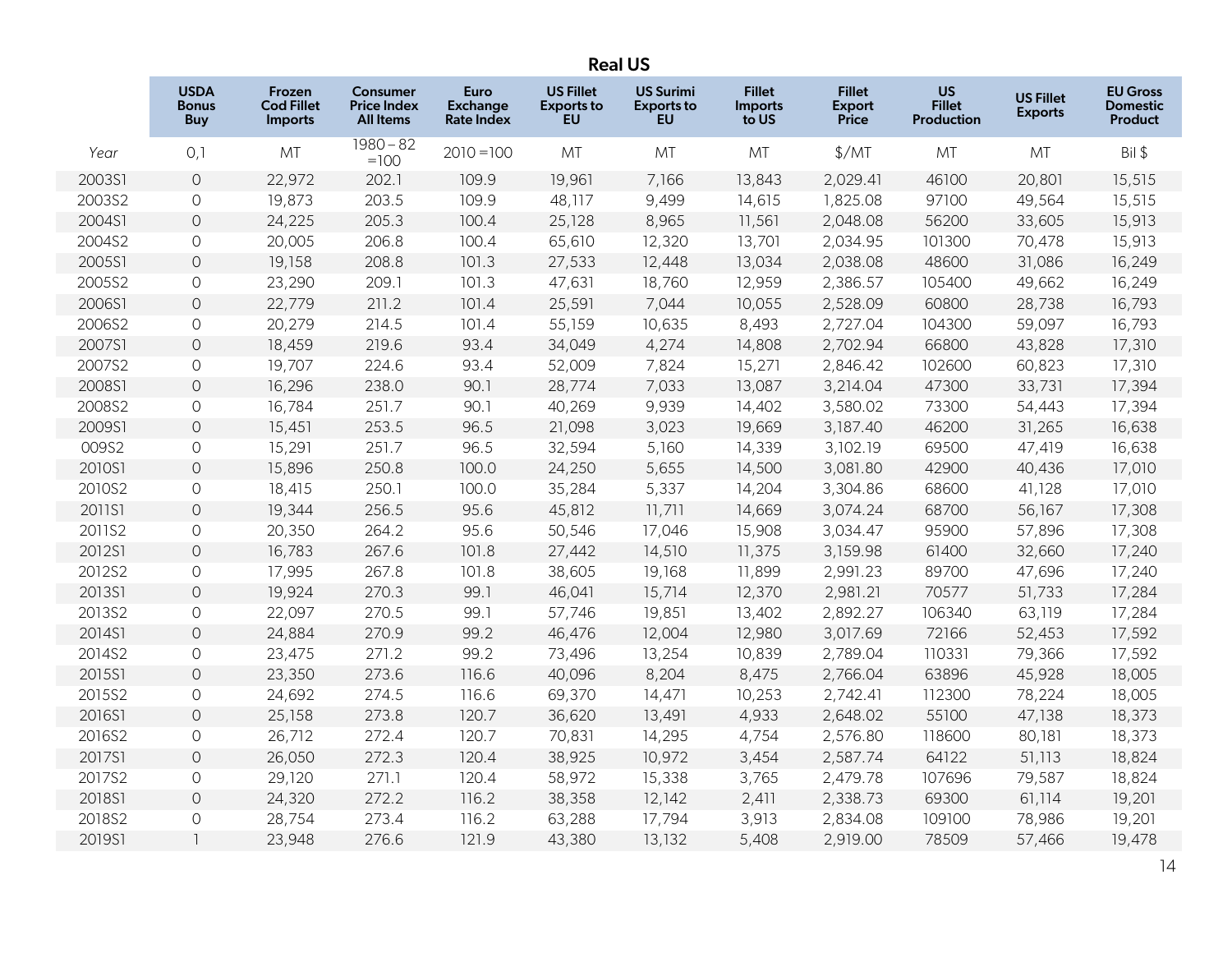| 2019S2 | 25,637 |       |  |  | 276.5 121.9 63,309 15,951 7,344 3,100.00 116593 75,086 19,478 |  |  |
|--------|--------|-------|--|--|---------------------------------------------------------------|--|--|
| 2020S1 | 23,426 | 280.2 |  |  | 121.8 40,097 17,004 2,783 3,035.00 73377 54,535 19,769        |  |  |

|        |                                                  |                                                   |                                                   |                                      | Surimi                                     |                                                        |                                                      |                                                |                                          |                                       |
|--------|--------------------------------------------------|---------------------------------------------------|---------------------------------------------------|--------------------------------------|--------------------------------------------|--------------------------------------------------------|------------------------------------------------------|------------------------------------------------|------------------------------------------|---------------------------------------|
|        | Japan Gross<br><b>Domestic</b><br><b>Product</b> | Personal<br><b>Disposable</b><br><b>US Income</b> | <b>McDonalds</b><br><b>Fish</b><br><b>McBites</b> | Name Chg<br>Alaska<br><b>Pollock</b> | <b>Substitutes</b><br>Imported to<br>Japan | <b>GAPP</b><br><b>Marketing</b><br><b>Expenditures</b> | <b>Russian</b><br><b>MSC</b><br><b>Certification</b> | <b>Surimi</b><br><b>Export</b><br><b>Price</b> | <b>US</b><br>Surimi<br><b>Production</b> | <b>US</b><br>Surimi<br><b>Exports</b> |
| Year   | Bil \$                                           | Bil \$                                            | 0,1                                               | 0,1                                  | MT                                         | \$                                                     | 0,1                                                  | \$/MT                                          | MT                                       | MT                                    |
| 2003S1 | 5,459                                            | 10,177                                            | $\circ$                                           | $\bigcirc$                           |                                            | $\mathsf O$                                            | $\circ$                                              | 1,954.07                                       | 83,900                                   | 57,623                                |
| 2003S2 | 5,459                                            | 10,426                                            | $\circ$                                           | $\circ$                              |                                            | 0                                                      | 0                                                    | 1,773.62                                       | 113,000                                  | 81,136                                |
| 2004S1 | 5,579                                            | 10,548                                            | $\circ$                                           | $\bigcirc$                           |                                            | 104,293                                                | $\bigcirc$                                           | 1,558.91                                       | 73,000                                   | 61,556                                |
| 2004S2 | 5,579                                            | 10,744                                            | $\mathsf O$                                       | $\bigcirc$                           |                                            | 104,293                                                | $\circ$                                              | 1,531.56                                       | 111,300                                  | 100,415                               |
| 2005S1 | 5,672                                            | 10,736                                            | $\mathsf{O}\xspace$                               | $\mathsf O$                          |                                            | 303,057                                                | $\bigcirc$                                           | 2,041.70                                       | 77,000                                   | 75,749                                |
| 2005S2 | 5,672                                            | 10,888                                            | 0                                                 | $\bigcirc$                           |                                            | 303,057                                                | $\circ$                                              | 2,088.05                                       | 123,400                                  | 110,982                               |
| 2006S1 | 5,753                                            | 11,184                                            | $\mathsf{O}\xspace$                               | $\mathsf O$                          |                                            | 249,143                                                | $\circ$                                              | 2,106.66                                       | 76,200                                   | 67,750                                |
| 2006S2 | 5,753                                            | 11,300                                            | 0                                                 | $\circlearrowright$                  |                                            | 249,143                                                | 0                                                    | 1,972.15                                       | 101,900                                  | 95,862                                |
| 2007S1 | 5,848                                            | 11,486                                            | $\circ$                                           | $\bigcirc$                           | 65,584                                     | 537,982                                                | $\circlearrowright$                                  | 1,998.51                                       | 68,600                                   | 51,678                                |
| 2007S2 | 5,848                                            | 11,515                                            | $\mathsf O$                                       | $\mathsf O$                          | 79,198                                     | 537,982                                                | $\circ$                                              | 2,085.09                                       | 93,000                                   | 74,100                                |
| 2008S1 | 5,784                                            | 11,656                                            | $\circ$                                           | $\circ$                              | 80,159                                     | 169,618                                                | $\circ$                                              | 1,861.40                                       | 51,600                                   | 43,310                                |
| 2008S2 | 5,784                                            | 11,565                                            | $\circ$                                           | $\circ$                              | 69,823                                     | 169,618                                                | $\circ$                                              | 1,826.05                                       | 74,100                                   | 54,158                                |
| 2009S1 | 5,471                                            | 11,628                                            | $\circ$                                           | $\circ$                              | 49,896                                     | 147,068                                                | $\circ$                                              | 2,651.91                                       | 34,700                                   | 30,285                                |
| 2009S2 | 5,471                                            | 11,556                                            | $\circ$                                           | $\circ$                              | 69,181                                     | 147,068                                                | $\circ$                                              | 2,425.44                                       | 52,200                                   | 42,254                                |
| 2010S1 | 5,700                                            | 11,716                                            | $\circ$                                           | $\bigcirc$                           | 64,961                                     | 130,350                                                | $\circ$                                              | 2,622.95                                       | 42,500                                   | 40,354                                |
| 2010S2 | 5,700                                            | 11,929                                            | 0                                                 | $\bigcirc$                           | 69,388                                     | 130,350                                                | $\circ$                                              | 2,907.04                                       | 61,000                                   | 53,290                                |
| 2011S1 | 5,693                                            | 12,071                                            | $\circ$                                           | $\bigcirc$                           | 55,595                                     | 134,478                                                | $\circ$                                              | 2,459.93                                       | 63,600                                   | 58,787                                |
| 2011S2 | 5,693                                            | 12,129                                            | 0                                                 | $\circ$                              | 68,527                                     | 134,478                                                | $\circ$                                              | 2,298.08                                       | 84,470                                   | 74,029                                |
| 2012S1 | 5,779                                            | 12,432                                            | $\bigcirc$                                        | $\bigcirc$                           | 53,754                                     | 129,576                                                | $\circ$                                              | 2,521.11                                       | 68,000                                   | 67,512                                |
| 2012S2 | 5,779                                            | 12,570                                            | -1                                                | $\circ$                              | 52,053                                     | 129,576                                                | 0                                                    | 2,690.04                                       | 99,000                                   | 83,472                                |
| 2013S1 | 5,894                                            | 12,278                                            | $\overline{\phantom{a}}$                          | $\bigcirc$                           | 39,506                                     | 154,028                                                | $\circlearrowright$                                  | 2,313.29                                       | 70,177                                   | 69,538                                |
| 2013S2 | 5,894                                            | 12,401                                            | 0                                                 | $\bigcirc$                           | 41,311                                     | 154,028                                                |                                                      | 2,203.18                                       | 100,100                                  | 91,369                                |
| 2014S1 | 5,916                                            | 12,684                                            | $\mathsf{O}\xspace$                               | $\bigcirc$                           | 43,331                                     | 210,625                                                |                                                      | 2,270.30                                       | 75,461                                   | 68,736                                |
| 2014S2 | 5,916                                            | 13,004                                            | 0                                                 | $\bigcirc$                           | 45,444                                     | 210,625                                                |                                                      | 2,329.13                                       | 108,100                                  | 92,170                                |
| 2015S1 | 5,996                                            | 13,288                                            | $\circ$                                           | $\circ$                              | 40,057                                     | 207,041                                                |                                                      | 2,369.73                                       | 81,100                                   | 72,482                                |
| 2015S2 | 5,996                                            | 13,457                                            | $\circ$                                           | $\circlearrowright$                  | 42,431                                     | 207,041                                                |                                                      | 2,372.01                                       | 121,200                                  | 99,031                                |
| 2016S1 | 6,053                                            | 13,562                                            | $\circ$                                           | $\bigcirc$                           | 37,393                                     | 425,181                                                |                                                      | 2,406.67                                       | 80,100                                   | 75,291                                |
| 2016S2 | 6,053                                            | 13,656                                            | 0                                                 |                                      | 40,434                                     | 425,181                                                |                                                      | 2,322.11                                       | 124,100                                  | 102,545                               |
| 2017S1 | 6,158                                            | 13,907                                            | $\mathsf{O}\xspace$                               | $\overline{\phantom{a}}$             | 32,625                                     | 606,988                                                |                                                      | 2,267.05                                       | 83,090                                   | 77,216                                |
| 2017S2 | 6,158                                            | 14,099                                            | $\Omega$                                          | -1                                   | 37,028                                     | 606,988                                                |                                                      | 2,328.68                                       | 124,200                                  | 108,084                               |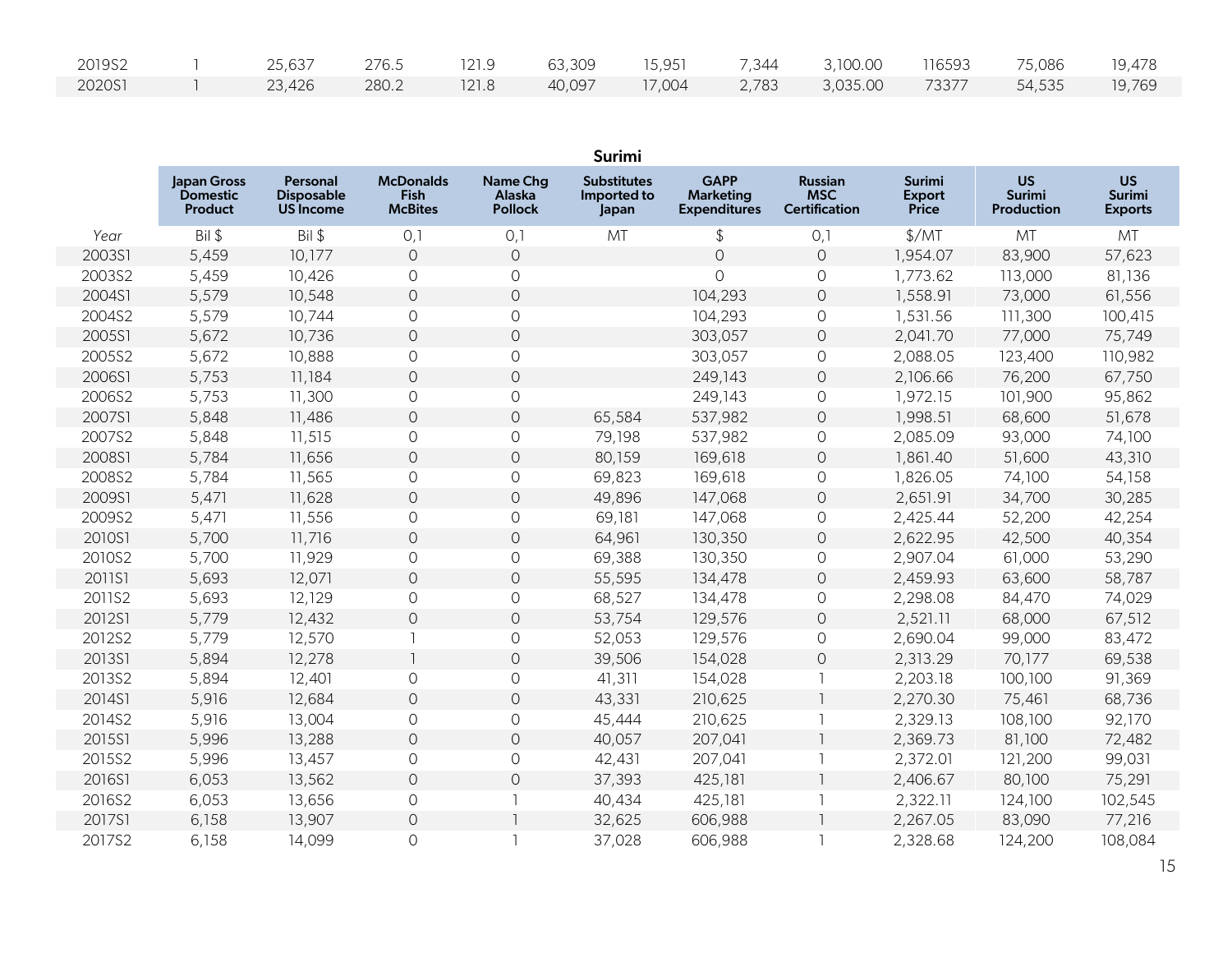| 2018S1 | 6,206 | 14,448 |  | 34,133 | 507,594  | 2,539.58 | 91,332  | 82.933  |
|--------|-------|--------|--|--------|----------|----------|---------|---------|
| 2018S2 | 6,206 | 14.664 |  | 37.851 | 507.594  | 2.601.75 | 14.900  | 102.867 |
| 2019S1 | 6,245 | 14,906 |  | 38,143 | ,818,500 | 2,773.43 | 90,708  | 81.418  |
| 2019S2 | 6,245 | 15.043 |  | 36,748 | ,818,500 | .707.72  | 108.444 | 92,709  |
| 2020S1 | 6,272 | 15,060 |  | 31,609 | ,835,000 | 2,643.00 | 80.613  | 72,500  |